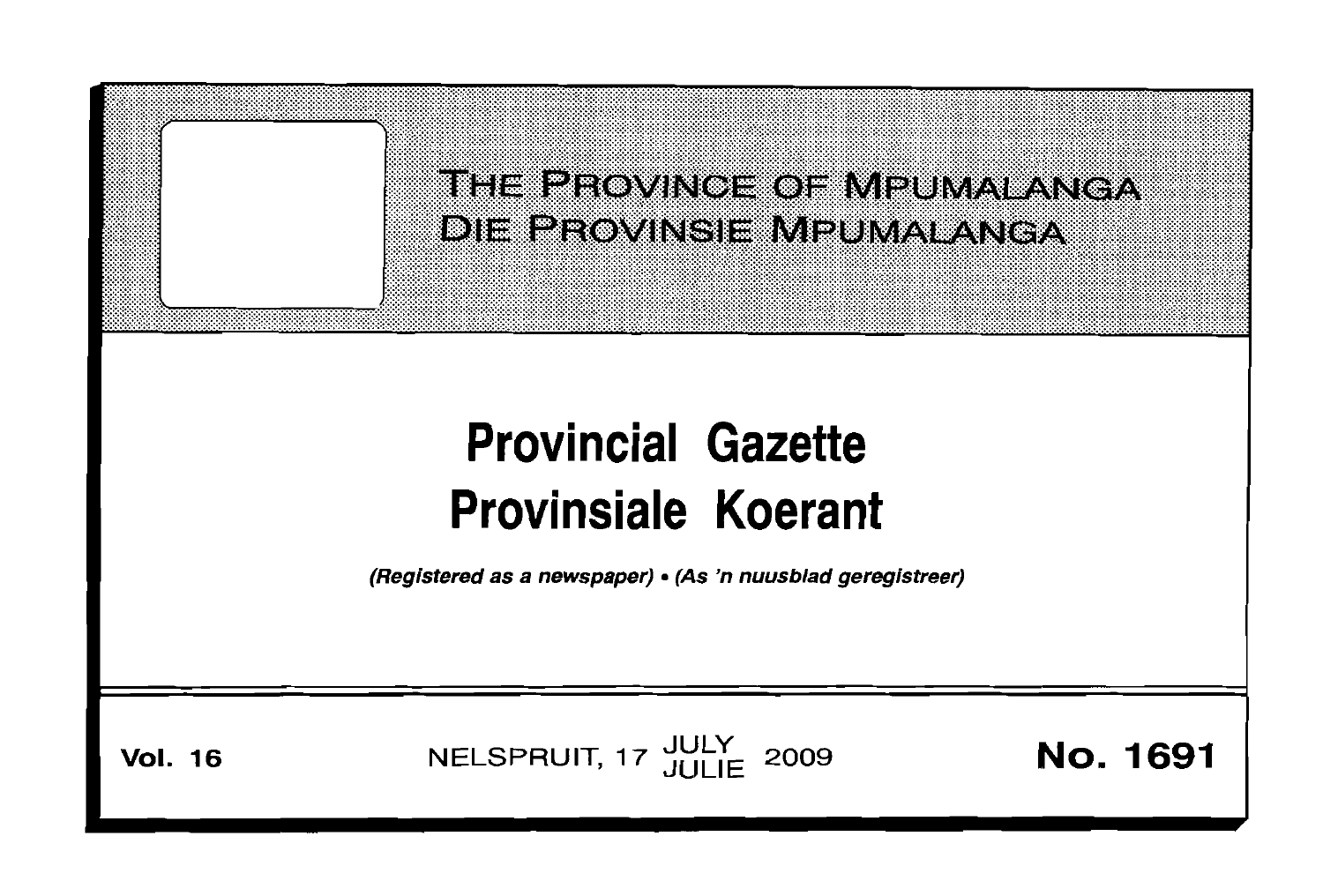|                                    | ٠<br>n, |
|------------------------------------|---------|
| $\sim$<br>$\overline{\phantom{a}}$ | ۰,      |

# **CONTENTS ·INHOUD**

*Page Gazette* No. No.

## **GENERAL NOTICES· ALGEMENE KENNISGEWINGS**

| 190 |                                                                                                              | 8  | 1691 |
|-----|--------------------------------------------------------------------------------------------------------------|----|------|
| 190 |                                                                                                              | 8  | 1691 |
| 191 |                                                                                                              | 8  | 1691 |
| 191 |                                                                                                              |    | 1691 |
| 192 |                                                                                                              | 9  | 1691 |
| 192 |                                                                                                              | 9  | 1691 |
| 193 |                                                                                                              | 13 | 1691 |
| 193 |                                                                                                              | 13 | 1691 |
| 194 |                                                                                                              | 10 | 1691 |
| 194 |                                                                                                              | 10 | 1691 |
| 195 | Town-planning and Townships Ordinance (15/1986): Lydenburg Amendment Scheme 256/95                           | 10 | 1691 |
| 195 |                                                                                                              | 11 | 1691 |
| 196 |                                                                                                              | 11 | 1691 |
| 196 |                                                                                                              | 11 | 1691 |
| 197 | Development Facilitation Act (67/1995): Establishment of land development area: Portion 44, Klipkopje 228 JT | 14 | 1691 |
| 198 | Town-planning and Townships Ordinance (15/1986): Mpumalanga Development Tribunal: Nelspruit Amendment        | 12 | 1691 |

## **LOCAL AUTHORITY NOTICES· PlAASLIKE BESTUURSKENNISGEWINGS**

|      | 153 Town-planning and Townships Ordinance (15/1986): Emalahleni Local Municipality: Amendment of an application for   | 22 | 1691 |
|------|-----------------------------------------------------------------------------------------------------------------------|----|------|
|      |                                                                                                                       | 22 | 1691 |
| 161. | Town-planning and Townships Ordinance (15/1986): Establishment of township: Modimolle Extension 33                    | 23 | 1691 |
|      | 161 Ordonnansie op Dorpsbeplanning en Dorpe (15/1986): Stigting van dorp: Modimolle-uitbreiding 33                    | 23 | 1691 |
| 162  | Municipal Finance Management Act (56/2003): Delmas Local Municipality: Approval: Budget for the 2009/2010             | 23 | 1691 |
|      | 163 Municipal Property Rates Act (6/2004): Delmas Local Municipality: Charges for property rates: 2009/2010 financial | 18 | 1691 |
| 164  | Town-planning and Townships Ordinance (15/1986): eMalahleni Local Municipality: Declaration as an approved            | 19 | 1691 |
| 165. |                                                                                                                       | 21 | 1691 |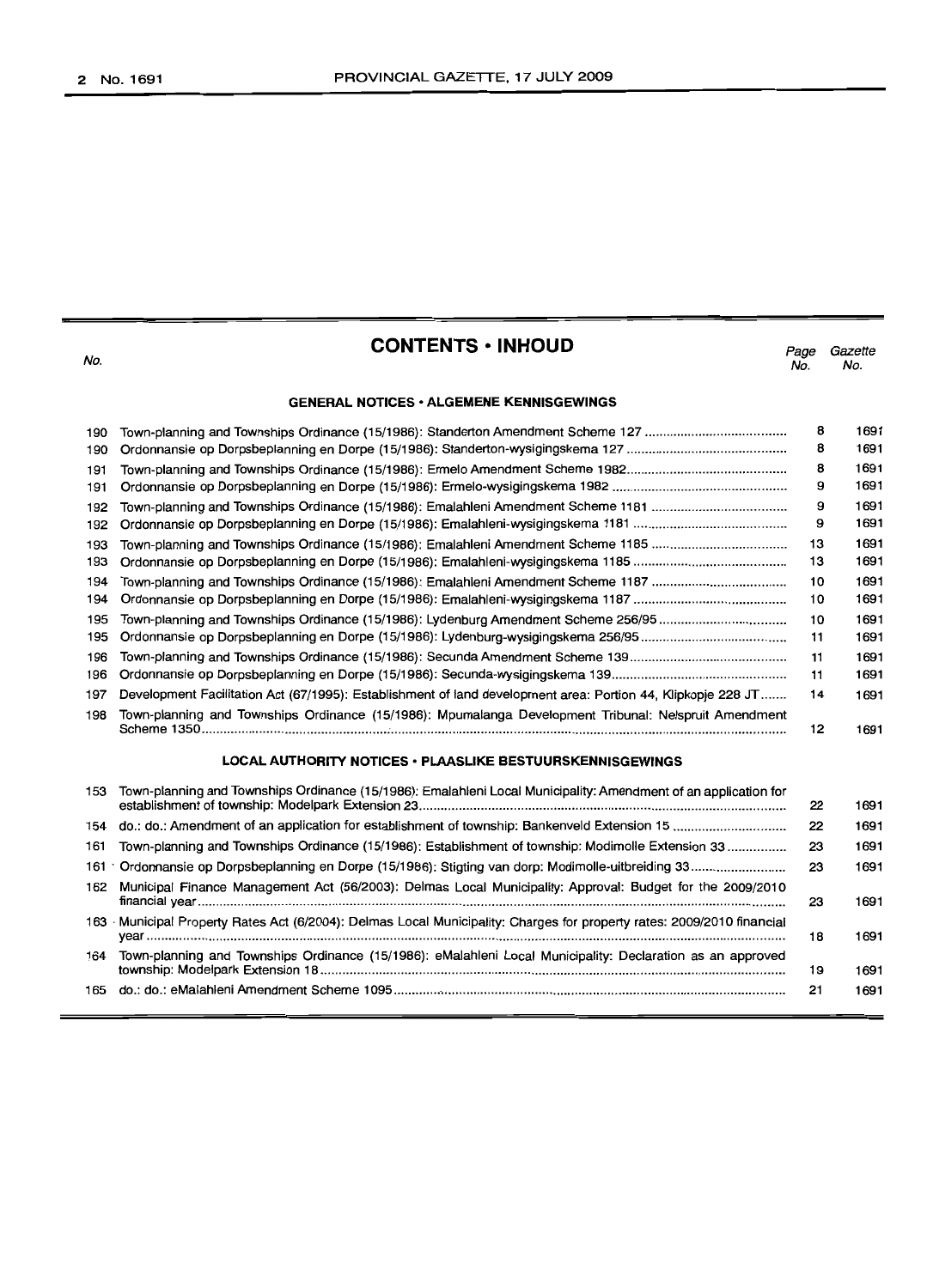| <b>IMPORTANT NOTICE</b>                                                                                                                                            |                                     |  |
|--------------------------------------------------------------------------------------------------------------------------------------------------------------------|-------------------------------------|--|
| The                                                                                                                                                                |                                     |  |
| <b>Mpumalanga Province Provincial Gazette Function</b>                                                                                                             |                                     |  |
| will be transferred to the                                                                                                                                         |                                     |  |
| <b>Government Printer</b> in Pretoria                                                                                                                              |                                     |  |
| as from 1 April 2005                                                                                                                                               |                                     |  |
| <b>NEW PARTICULARS ARE AS FOLLOWS:</b>                                                                                                                             |                                     |  |
| <b>Physical address:</b>                                                                                                                                           | <b>Postal address:</b>              |  |
| <b>Government Printing Works</b><br>149 Bosman Street<br>Pretoria                                                                                                  | Private Bag X85<br>Pretoria<br>0001 |  |
| <b>New contact persons:</b> Louise Fourie Tel.: (012) 334-4686<br>Mrs H. Wolmarans Tel.: (012) 334-4591                                                            |                                     |  |
| Fax number: (012) 323-8805                                                                                                                                         |                                     |  |
| E-mail address: hester.wolmarans@gpw.gov.za<br>louise.fourie@gpw.gov.za                                                                                            |                                     |  |
| <b>Contact persons for subscribers:</b>                                                                                                                            |                                     |  |
| Mrs S. M. Milanzi Tel.: (012) 334-4734                                                                                                                             |                                     |  |
| Mrs J. Wehmeyer Tel.: (012) 334-4753                                                                                                                               | Fax.: (012) 323-9574                |  |
| This phase-in period is to commence from 18 March 2005 (suggest date of advert)<br>and notice comes into operation as from 1 April 2005.                           |                                     |  |
| Subscribers and all other stakeholders are advised to send their advertisements<br>directly to the Government Printing Works, two weeks before the 1st April 2005. |                                     |  |
| In future, adverts have to be paid in advance<br>before being published in the Gazette.                                                                            |                                     |  |
| <b>AWIE VAN ZYL</b><br><b>Advertising Manager</b>                                                                                                                  |                                     |  |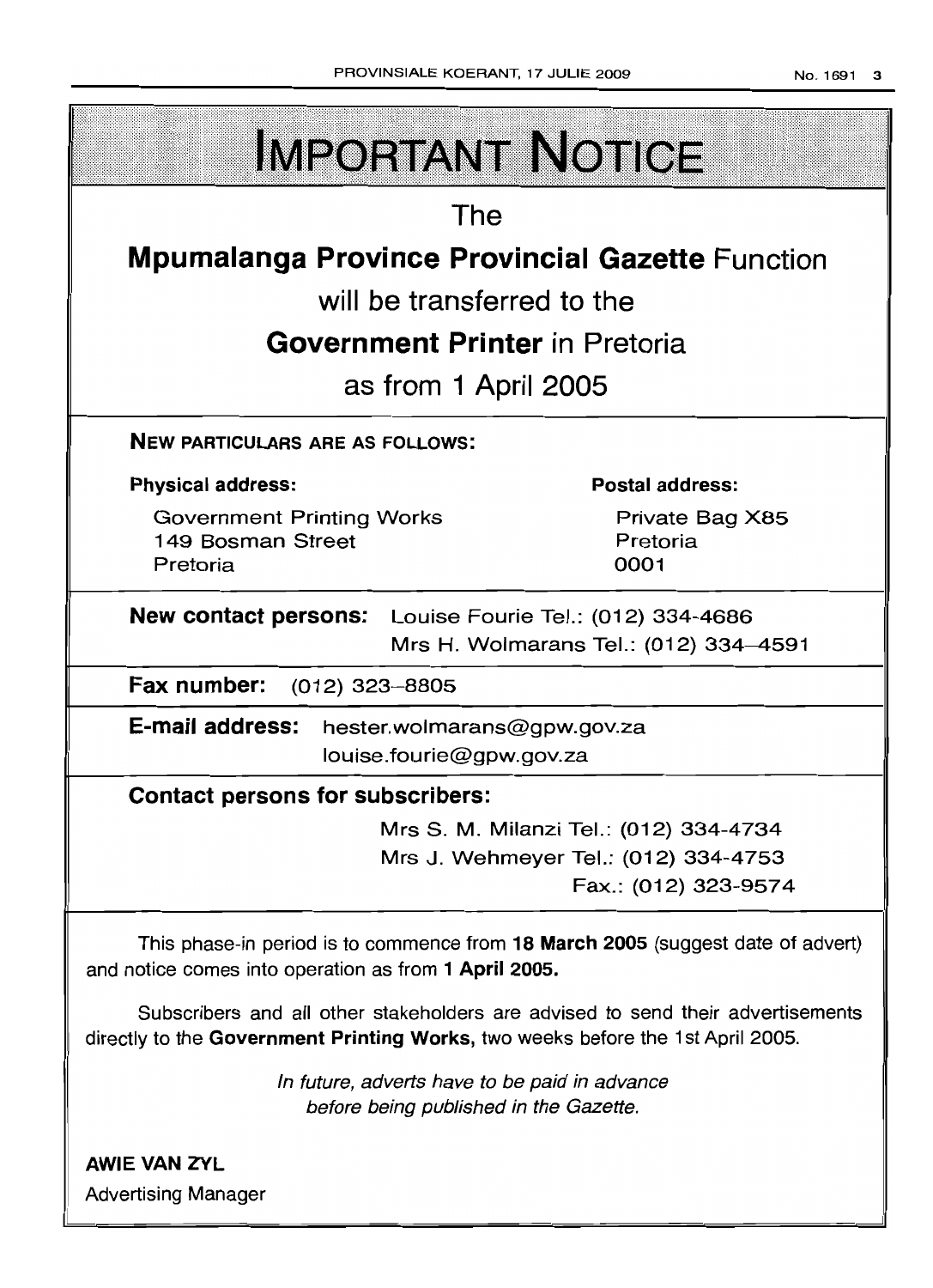| IT IS THE CLIENTS RESPONSIBILITY TO ENSURE THAT THE CORRECT AMOUNT IS PAID<br>AT THE CASHIER OR DEPOSITED INTO THE GOVERNMENT PRINTING WORKS BANK<br>ACCOUNT AND ALSO THAT THE REQUISITION/COVERING LETTER TOGETHER WITH<br>THE ADVERTISEMENTS AND THE PROOF OF DEPOSIT REACHES THE GOVERNMENT<br>PRINTING WORKS IN TIME FOR INSERTION IN THE PROVINCIAL GAZETTE.<br>NO ADVERTISEMENTS WILL BE PLACED WITHOUT PRIOR PROOF OF PRE-PAYMENT.<br>$\frac{1}{4}$ page R 187.37<br>Letter Type: Arial<br><b>Size: 10</b><br>Line Spacing: At:<br>Exactly<br>11pt |                                                                                                              |  |
|-----------------------------------------------------------------------------------------------------------------------------------------------------------------------------------------------------------------------------------------------------------------------------------------------------------------------------------------------------------------------------------------------------------------------------------------------------------------------------------------------------------------------------------------------------------|--------------------------------------------------------------------------------------------------------------|--|
| <b>A PRICE</b><br><b>INCREASE OF</b><br><b>8,5% WILL BE</b><br><b>EFFECTIVE ON</b><br><b>ALL TARIFFS</b><br><b>FROM</b>                                                                                                                                                                                                                                                                                                                                                                                                                                   | R 374.75<br>$\frac{1}{4}$ page<br>Letter Type: Arial<br>Size: 10<br>Line Spacing: At:<br>Exactly<br>11pt     |  |
| 1 MAY 2008                                                                                                                                                                                                                                                                                                                                                                                                                                                                                                                                                | $\frac{1}{4}$ page R 562.13<br>Letter Type: Arial<br><b>Size: 10</b><br>Line Spacing: At:<br>Exactly<br>11pt |  |
|                                                                                                                                                                                                                                                                                                                                                                                                                                                                                                                                                           | $\frac{1}{4}$ page R 749.50<br>Letter Type: Arial<br>Size: 10<br>Line Spacing: At:<br>Exactly<br>11pt        |  |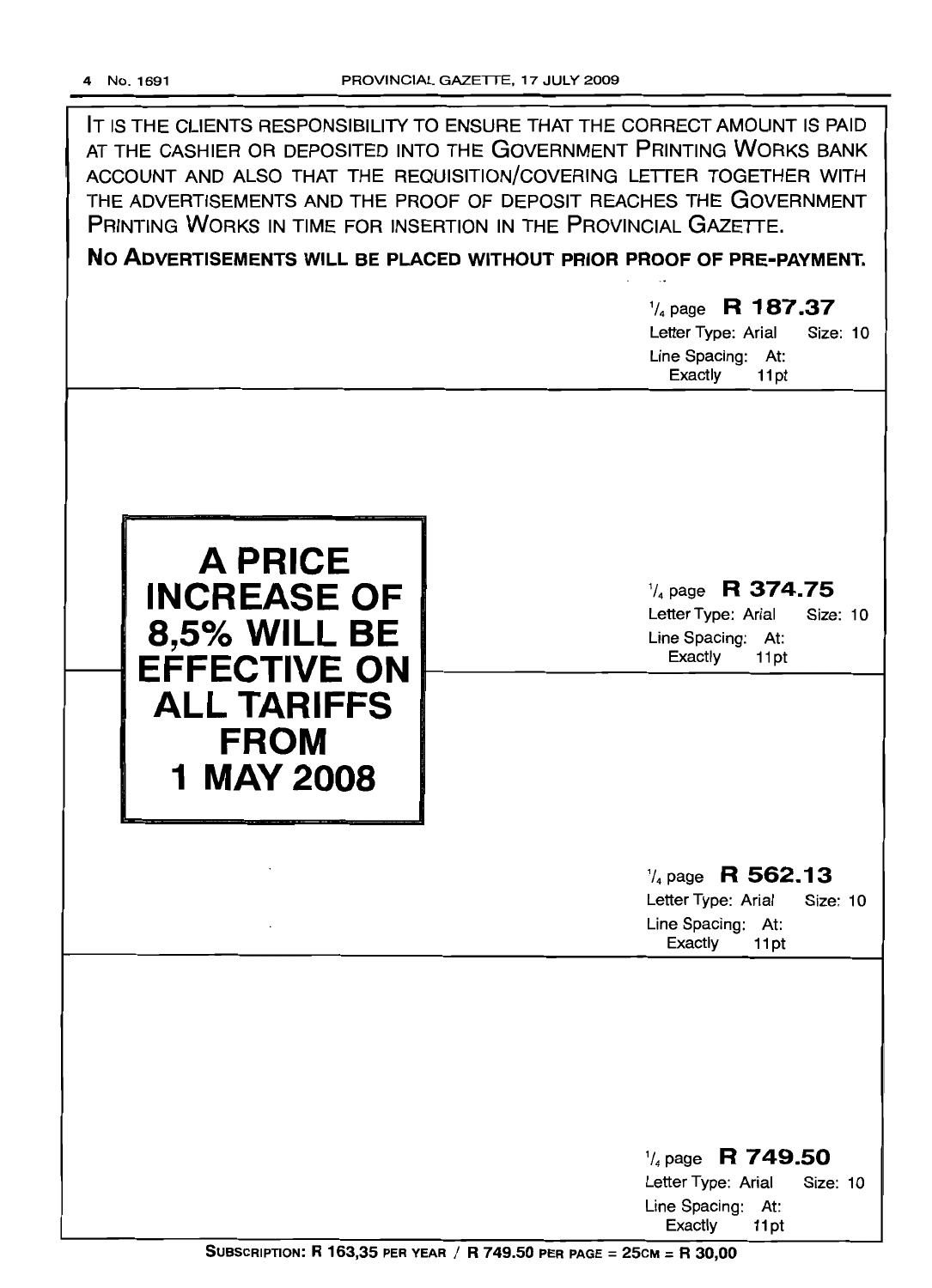

(2) erroneous classification of a notice, or the placement of such notice in any section or under any heading other than the section or heading stipulated by the advertiser;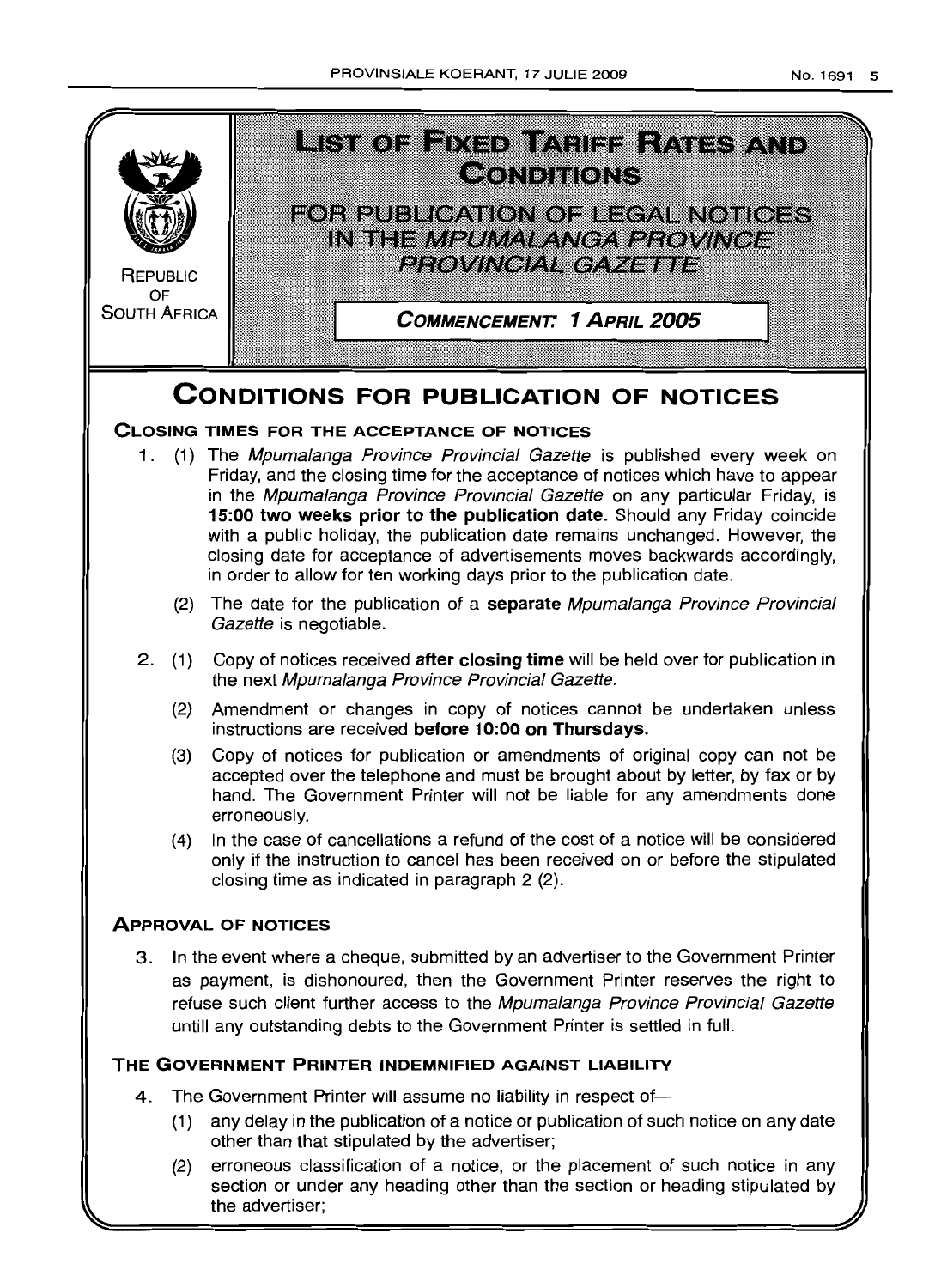(3) any editing, revision, omission, typographical errors or errors resulting from faint or indistinct copy.

## LIABILITY OF ADVERTISER

5. Advertisers will be held liable for any compensation and costs arising from any action which may be instituted against the Government Printer in consequence of the publication of any notice.

## **COPY**

- 6. Copy of notices must be typed on one side of the paper only and may not constitute part of any covering letter or document.
- 7. At the top of any copy, and set well apart from the notice, the following must be stated:

Where applicable

- (1) The heading under which the notice is to appear.
- (2) The cost of publication applicable to the notice, in accordance with the 'Word Count Table".

## PAYMENT OF COST

- 9. With effect from 1 April 2005 no notice will be accepted for publication unless the cost of the insertion(s) is prepaid in CASH or by CHEQUE or POSTAL ORDERS. It can be arranged that money can be paid into the banking account of the Government Printer, in which case the deposit slip accompanies the advertisement before publication thereof.
- 10. (1) The cost of a notice must be calculated by the advertiser in accordance with the word count table.
	- (2) Where there is any doubt about the cost of publication of a notice, and in the case of copy, an enquiry, accompanied by the relevant copy, should be addressed to the Advertising Section, Government Printing Works, Private Bag X85, Pretoria, 0001 [Fax: (012) 323-8805], before publication.
- 11 . Overpayment resulting from miscalculation on the part of the advertiser of the cost of publication of a notice will not be refunded, unless the advertiser furnishes adequate reasons why such miscalculation occurred. In the event of underpayments, the difference will be recovered from the advertiser, and the notice(s) will not be published until such time as the full cost of such publication has been duly paid in cash or by cheque or postal orders, or into the banking account.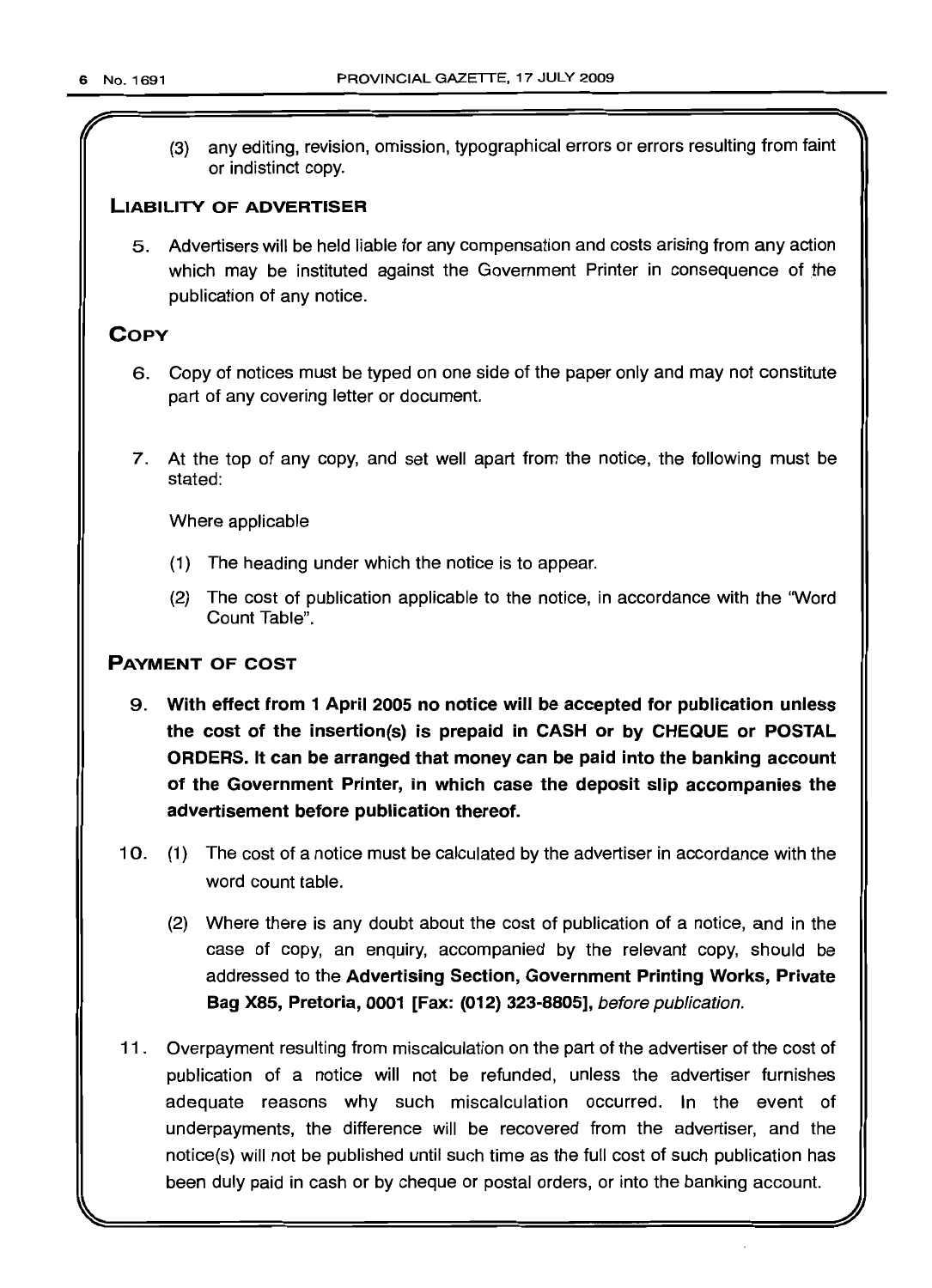- 12. In the event of a notice being cancelled, a refund will be made only if no cost regarding the placing of the notice has been incurred by the Government Printing Works.
- 13. The Government Printer reserves the right to levy an additional charge in cases where notices, the cost of which has been calculated in accordance with the Word Count Table, are subsequently found to be excessively lengthy or to contain overmuch or complicated tabulation.

## PROOF OF PUBLICATION

14. Copies of the Mpumalanga Province Provincial Gazette which may be required as proof of publication, may be ordered from the Government Printer at the ruling price. The Government Printer will assume no liability for any failure to post such Mpumalanga Province Provincial Gazette(s) or for any delay in despatching it/them.

# **GOVERNMENT PRINTERS BANK ACCOUNT PARTICULARS**

Bank: ABSA

BOSMAN STREET

Account No.: 4057114016

Branch code: 632005

Reference No.: 00000047

Fax No.: (012) 323 8805

# Enquiries:

| Mrs. L. Fourie    | Tel.: (012) 334-4686 |
|-------------------|----------------------|
| Mrs. H. Wolmarans | Tel.: (012) 334-4591 |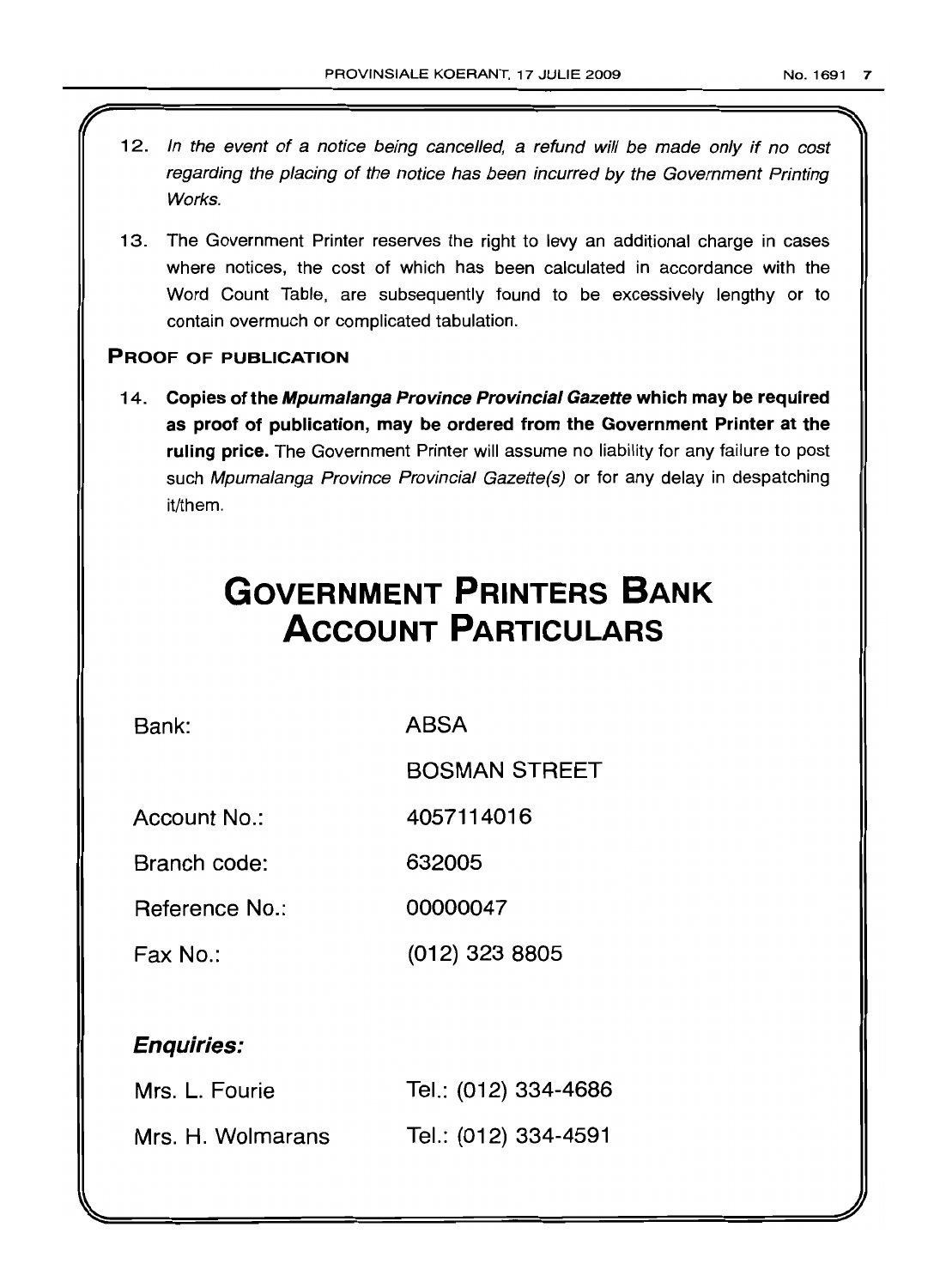# **GENERAL NOTICES • ALGEMENE KENNISGEWINGS**

## **NOTICE 190 OF 2009**

NOTICE OF APPLICATION FOR AMENDMENT OF TOWN-PLANNING SCHEME IN TERMS OF SECTION 56 (1) (b) (i) OF THE TOWN-PLANNING AND TOWNSHIPS ORDINANCE, 1986 (ORDINANCE 15 OF 1986)

## **STANDERTON AMENDMENT SCHEME 127**

I, L. Doyle, being the owner of Stand 432/1, Standerton, hereby give notice in terms of section 56 (1) (b) (i) of the Townplanning and Townships Ordinance, 1986, that I have applied to the Lekwa Local Municipality for the amendment of the townplanning scheme known as the Standerton Town-planning Scheme 1995, by the rezoning of the abovementioned property situated in 39 Beyers Naude Street, from "Residential 1" to "Special" for a Guest House.

Particulars of the application will lie open for inspection during normal office hours at the office of the Lekwa Council, Standerton for a period of 28 days from 10 July 2009.

Objections to or representations in respect of the application must be lodged with or made in writing to the Municipal Manager, Lekwa Municipality at P.O. Box 66, Standerton, 2430 within a period of 28 days from 10 July 2009.

**KENNISGEWING 190 VAN 2009**

**• •**

KENNISGEWING VAN AANSOEK OM WYSIGING VAN DORPSBEPLANNINGSKEMA INGEVOLGE ARTIKEL 56 (1) (b) (i) VAN DIE ORDONNANSIE OP DORPSBEPLANNING EN DORPE, 1986 (ORDONNANSIE 15 VAN 1986)

#### **STANDERTON·WYSIGINGSKEMA 127**

Ek, L. Doyle, synde die eienaar van Erf 432/1, Standerton, gee hiermee ingevolge artikel 56 (1) (b) (i) van die Ordonnansie op Dorpsbeplanning en Dorpe, 1986, kennis dat ek by die Lekwa Plaaslike Munisipaliteit aansoek gedoen het om die wysiging van skema bekend as Standerton-dorpsbeplanningskema, 1995, deur die hersonering van die bogenoemde eiendom te Beyers Naudestraat 39, vanaf "Residensieel 1" na "Spesiaal" vir 'n Gastehuis.

Besonderhede van die aansoek lê ter insae gedurende normale kantoorure by die kantoor van die Lekwa Plaaslike Munisipaliteit, Standerton, vir 'n verdere tydperk van 28 dae vanaf 10 Julie 2009.

Besware teen of vertoë ten opsigte van die aansoek moet binne 'n tydperk van 28 dae vanaf 10 Julie 2009, skriftelik by die Munisipale Bestuurder, Lekwa Munisipaliteit, Posbus 66, Standerton, 2430, ingedien of gerig word.

10-17

### **NOTICE 191 OF 2009**

SCHEDULE 8

[Regulation 11 (2)]

NOTICE OF APPLICATION FOR AMENDMENT OF TOWN-PLANNING SCHEME IN TERMS OF SECTION 56 (1) (b) (i) OF THE TOWN-PLANNING AND TOWNSHIPS ORDINANCE, 1986 (ORDINANCE 15 OF 1986)

## **ERMELO AMENDMENT SCHEME 1982 NUMBER 546**

I, Pierre Grobler, being the authorized agent of the owner of Erf 3768, Ermelo Extension 14 Township, Registration Division IT, Province Mpumalanga, hereby give notice in terms of section 56 (1) (b) (i) of the Town-planning and Townships Ordinance, 1986, that I have applied to the Msukaligwa Local Municipality for the amendment of the town-planning scheme known as the Ermelo Town-planning Scheme, 1982, by rezoning of the property described above, situated at Erf 3768, Ermelo Extension 14 Township, Registration Division IT, Province Mpumalanga from Residential 1 to Residential 3.

Particulars of the application will lie for inspection during normal office hours at the office of the Municipal Manager/ Secretary of the Msukaligwa Local Municipality, for a period of 28 days as from 10 July 2009.

Objections to or representations in respect of the application must be lodged with or made in writing to the Municipal Manager/Secretary at the above address or at Bekker, Brink & Brink Inc., Second Floor, United Building, 60 Kerk Street, Ermelo, within a period of 28 days as from 10 July 2009.

Address of owner: C/o Bekker, Brink & Brink Inc., Second Floor, United Building, 60 Kerk Street, Ermelo. (Ref: Mr P. Grobler/MC/SIB245/0001.)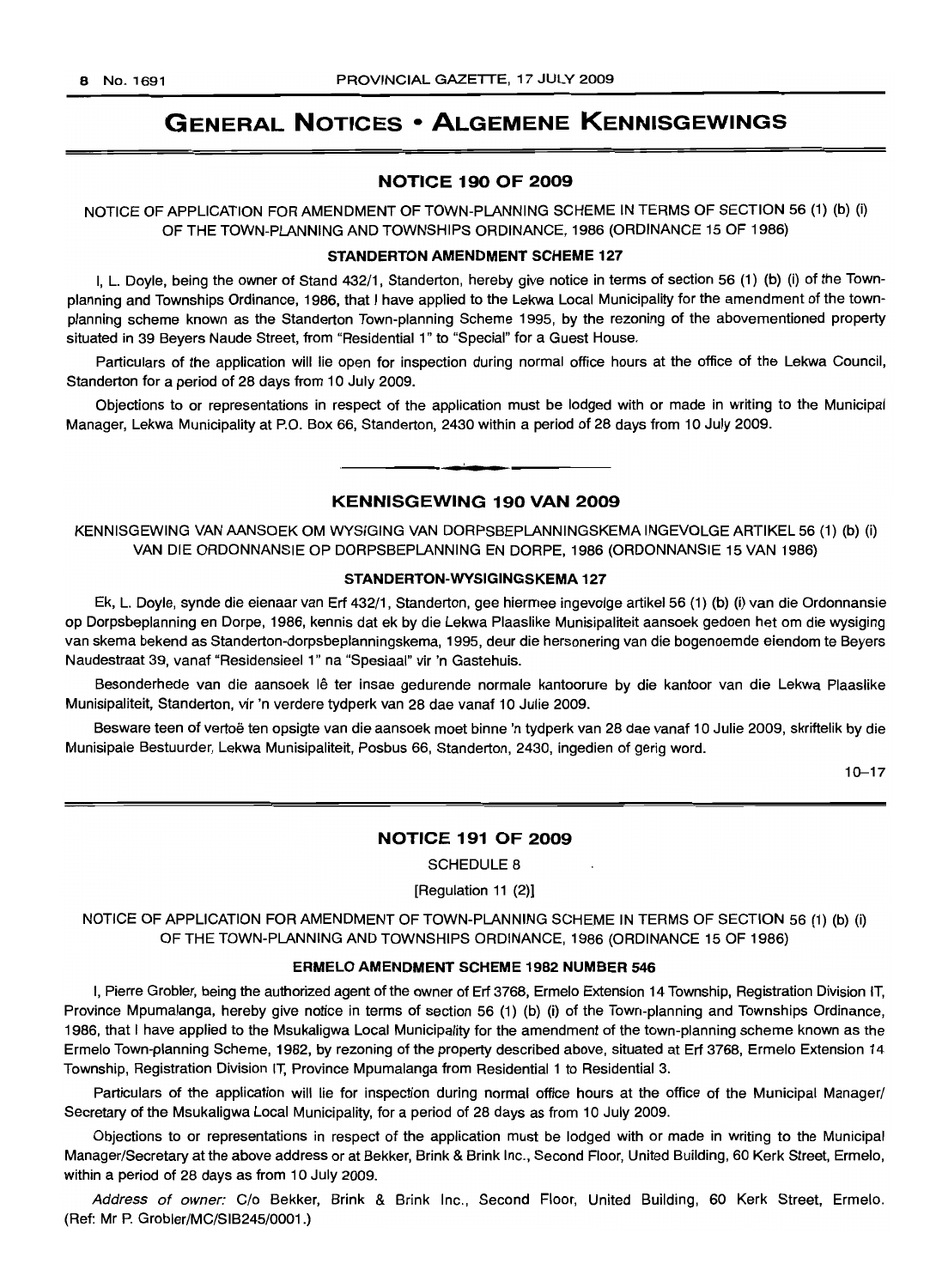## **KENNISGEWING 191 VAN 2009**

BYLAE 8

## [Regulasie 11 (2)]

KENNISGEWING VAN AANSOEK OM WYSIGING VAN DORPSBEPLANNINGSKEMA INGEVOLGE ARTIKEL 56 (1) (b) (i) VAN DIE ORDONNANSIE OP DORPSBEPLANNING EN DORPE, 1986 (ORDONNANSIE 15 VAN 1986)

### **ERMELO-WYSIGINGSKEMA 1982 NOMMER 546**

Ek, Pierre Grobler, synde die gemagtigde agent van die eienaar van Erf 3768, Ermelo Uitbreiding 14 Dorpsgebied, Registrasieafdeling IT, Provinsie Mpumalanga, gee hiermee ingevolge artikel 56 (1) (b) (i) van die Ordonnansie op Dorpsbeplanning en Dorpe, 1986, kennis dat ek by die Msukaligwa Local Municipality aansoek gedoen het om die wysiging van die dorpsbeplanningskema bekend as Ermelo-dorpsbeplanningskema, 1982, deur die hersonering van die eiendom hierbo beskryf, gelee te Erf 3768, Uitbreiding 14 Dorpsgebied, Registrasieafdeling IT, provinsie Mpumalanga, vanaf Residensieel 1 na Residensieel 3.

Besonderhede van die aansoek lê ter insae gedurende gewone kantoorure by die kantoor van die Munisipale Bestuurder/Sekretaris van die Msukaligwa Local Municipality, Burgersentrum, Ermelo, vir 'n tydperk van 28 dae vanaf die 10 Julie 2009.

Besware teen of vertoë ten opsigte van die aansoek moet binne 'n tydperk van 28 dae vanaf 10 Julie 2009 skriftelik by of tot die Munisipale Bestuurder/Sekretaris by bovermelde adres of by Bekker, Brink & Brink Ing., Tweede Vloer, Unitedgebou, Kerkstraat 60, Ermelo, ingedien of gerig word.

Adres van eienaar: P/a Bekker, Brink & Brink Ing., Tweede Vloer, Unitedgebou, Kerkstraat 60, Ermelo (Verw: Mnr P. Grobler/ mc/SIB245/0001.)

 $10 - 17$ 

## **NOTICE 192 OF 2009**

NOTICE OF APPLICATION FOR AMENDMENT OF THE eMALAHLENI TOWN-PLANNING SCHEME, 1991, IN TERMS OF SECTION 56 (1) (b) (i) OF THE TOWN-PLANNING AND TOWNSHIPS ORDINANCE, 1986

#### **eMALAHLENI AMENDMENT SCHEME, 1181**

I, Karl Wilhelm Rost of Townscape Planning Solutions being the authorised agent of the owner of Erf 837, Die Heuwel Extension 4, eMalahleni, hereby give notice in terms of section 56 (1) (b) (i) of the Town-planning and Townships Ordinance, 1986, that I have applied to the eMalahleni Local Municipality for the amendment of the town-planning scheme known as the eMalahleni Town-planning Scheme, 1991, by the rezoning of the erf described above, situated at 8 Rachel Street from "Residential 1" to "Residential 2" with annexure 429 for medium density housing (4 units).

Particulars of the application will lie for inspection during normal office hours at the office of the Chief Town Planner, Third Floor, Civic Centre, Mandela Avenue, eMalahleni, for a period of 28 days from 10 July 2009.

Objections to or representations in respect of the application must be lodged with or made in writing to the Municipal Manager at the above address or at P.O. Box 3, eMalahleni, 1035, within a period of 28 days from 10 July 2009.

Address of applicant: Townscape Planning Solutions, P.O. Box 375, River Crescent, 1042, Phone and Fax: (013) 656-0554. Ref: P09123 Prov Gazette. .**-.**

## **KENNISGEWING 192 VAN 2009**

KENNISGEWING VAN AANSOEK OM WYSIGING VAN DIE eMALAHLENI-DORPSBEPLANNINGSKEMA, 1991, INGEVOLGEARTIKEL56 (1) (b) (i) VAN DIE ORDONNANSIE OP DORPSBEPLANNING EN DORPE, 1986

## **eMALAHLENI-WYSIGINGSKEMA, 1181**

Ek, Karl Wilhelm Rost van Townscape Planning Solutions, synde die gemagtigde agent van die eienaar van Erf 837, Die Heuwel Uitbreiding 4, eMalahleni, gee hiermee ingevolge artikel 56 (1) (b) (i) van die Ordonnansie op Dorpsbeplanning en Dorpe, 1986, kennis dat ek by die eMalahleni Plaaslike Munisipaliteit aansoek gedoen het om die wysiging van die dorpsbeplanningskema in werking bekend as die eMalahleni-dorpsbeplanningskema, 1991, deur die hersonering van die eiendom hierbo beskryf, gelee te Rachelstraat 8, van "Residensieel 1" tot "Residensieel 2" met bylaag 429 vir medium digtheid behuising (4 eenhede).

Besonderhede van die aansoek lê ter insae gedurende gewone kantoorure by die Hoof Stadsbeplanner, Derde Vloer, Burgersentrum, Mandelarylaan, eMalahleni, vir 'n tydperk van 28 dae vanaf 10 Julie 2009.

Besware teen of vertoe ten opsigte van die aansoek moet binne 'n tydperk van 28 dae vanaf 10 Julie 2009 skriftelik tot die Munisipale Bestuurder by bovermelde adres of by Posbus 3, eMalahleni, 1035, ingedien of gerig word.

Adres van applikant: Townscape Planning Solutions, Posbus 375, River Crescent, 1042. Tel en Faks: (013) 656-0554.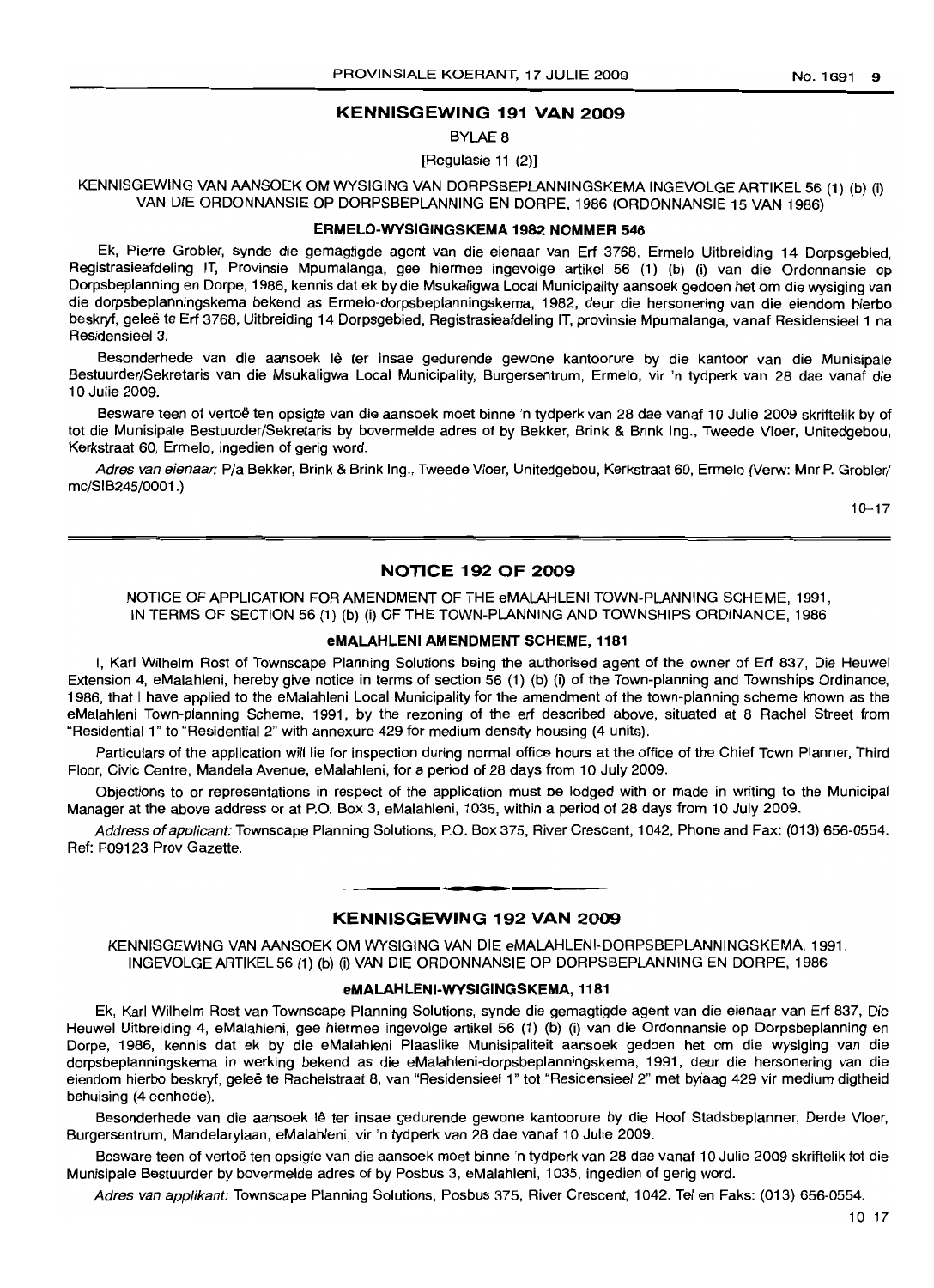## NOTICE 194 OF 2009

## NOTICE OF APPLICATION FOR AMENDMENT OF THE EMALAHLENI TOWN-PLANNING SCHEME, 1991, IN TERMS OF THE TOWN-PLANNING AND TOWNSHIPS ORDINANCE, 1986

#### eMALAHLENI AMENDMENT SCHEME 1178

I, Jacobus Johannes Jacobs, of the firm JJJ Konsult, being the authorized agent of the owner of the Stand 16, President Park Extension 5, eMalahleni, hereby give notice in terms of section 56 (1) (b) (i) of the Town-planning and Townships Ordinance, 1986, that I have applied to the eMalahleni Local Municipality for the amendment of the town-planning scheme known as the eMalahleni Town-planning Scheme, 1991, by the rezoning of a portion of the stand described above, situated between Mandela Avenue and the Del Judor Extension 4 Township, from "Institutional" to "Business 2" and "Public Road".

Particulars of the application will lie for inspection during normal office hours at the office of the Chief Town Planner, Third Floor, Civic Centre, Mandela Avenue, eMalahleni.

Objections to or representations in respect of the application must be lodged within 28 days from 17 JUly 2009 with or made in writing to the Municipal Manager at the above address or at P.O. Box 3, Witbank, 1035.

Address of the applicant: JJJ Konsult, P.O. Box 8462, Die Heuwel, 1042. Tel: (013) 650-2396. E-mail: jjj@lantic.net

**• •**

## KENNISGEWING 194 VAN 2009

KENNISGEWING VAN AANSOEK OM WYSIGING VAN DIE KRIEL-DORPSBEPLANNINGSKEMA, 1992, INGEVOLGE ARTIKEL56 (1) (b) (i) VAN DIE ORDONNANSIE OP DORPSBEPLANNING EN DORPE, 1986

#### eMALAHLENI-WYSIGINGSKEMA 1187

Ek, Karl Wilhelm Rost van Townscape Planning Solutions, synde die gemagtigde agent van die eienaar van Erf 2665, Kriel Uitbreiding 11, gee hiermee ingevolge artikel 56 (1) (b) (i) van die Ordonnansie op Dorpsbeplanning en Dorpe, 1986, kennis dat ek by die eMalahleni Plaaslike Munisipaliteit aansoek gedoen het om die wysiging van die dorpsbeplanningskema bekend as die Kriel-dorpsbeplanningskema, 1992, deur die hersonering van die eiendom hierbo beskryf, gelee te Falconstraat 40 van "Residensieel 1" na "Residensieel 1" met Bylaag 432 vir digtheid van een woonhuis per 500 m<sup>2</sup> (2 eenhede).

Besonderhede van die aansoek lê ter insae gedurende gewone kantoorure by die Hoof Stadsbeplanner, Derde Vloer, Burgersentrum, Mandelarylaan, eMalahleni, vir 'n tydperk van 28 dae vanaf 10 Julie 2009.

Besware teen of vertoë ten opsigte van die aansoek moet binne 'n tydperk van 28 dae vanaf 10 Julie 2009 skriftelik tot die Munisipale Bestuurder by bovermelde adres of by Posbus 3, eMalahleni, 1035, ingedien of gerig word.

Adres van applikant: Townscape Planning Solutions, Posbus 375, River Crescent, 1042. Tel en Faks: (013) 656-0554.

10-17

## NOTICE 195 OF 2009

### LYDENBURG AMENDMENT SCHEME 256/95

NOTICE OF APPLICATION FOR THE AMENDMENT OF A TOWN-PLANNING SCHEME IN TERMS OF SECTION 56 (1) (b) (i) OF THE TOWN-PLANNING AND TOWNSHIPS ORDINANCE, 1986 (ORDINANCE 15 OF 1986)

I, Liezl van Niekerk, being the authorised agent of the owner of the property, hereby give notice in terms of section 56 (1) (b) (i) of the Town-planning and Township Ordinance, 1986 (Ordinance 15 of 1986), that I have applied to Thaba Chweu Municipality for the amendment of the town-planning scheme known as Lydenburg Town-planning Scheme, 1995, by the rezoning of Portion 2 (a portion of Portion 1) of Erf 19, Lydenburg, from "Residential 1" to "Business 1" with specific conditions to allow for the existing auto electrical business.

Particulars of this application will lie for inspection during normal office hours at the office of the Town Planner: Technical Services, Room 33, Thaba Chweu Local Municipality, for the period of 28 days from 17 July 2009.

Objections to or representation in respect of the application must be lodged with or made in writing and in duplicate to the Municipal Manager at the above address or at P.O. Box 61, Lydenburg, 1120, within a period of 28 days from 17 July 2009.

Address of applicant: Liezl van Niekerk, PO Box 7106, Nelspruit, 1200. Tel: (013) 741-4086. Cell: 082 370 9194. E-mail: Ivnplan@telkomsa.net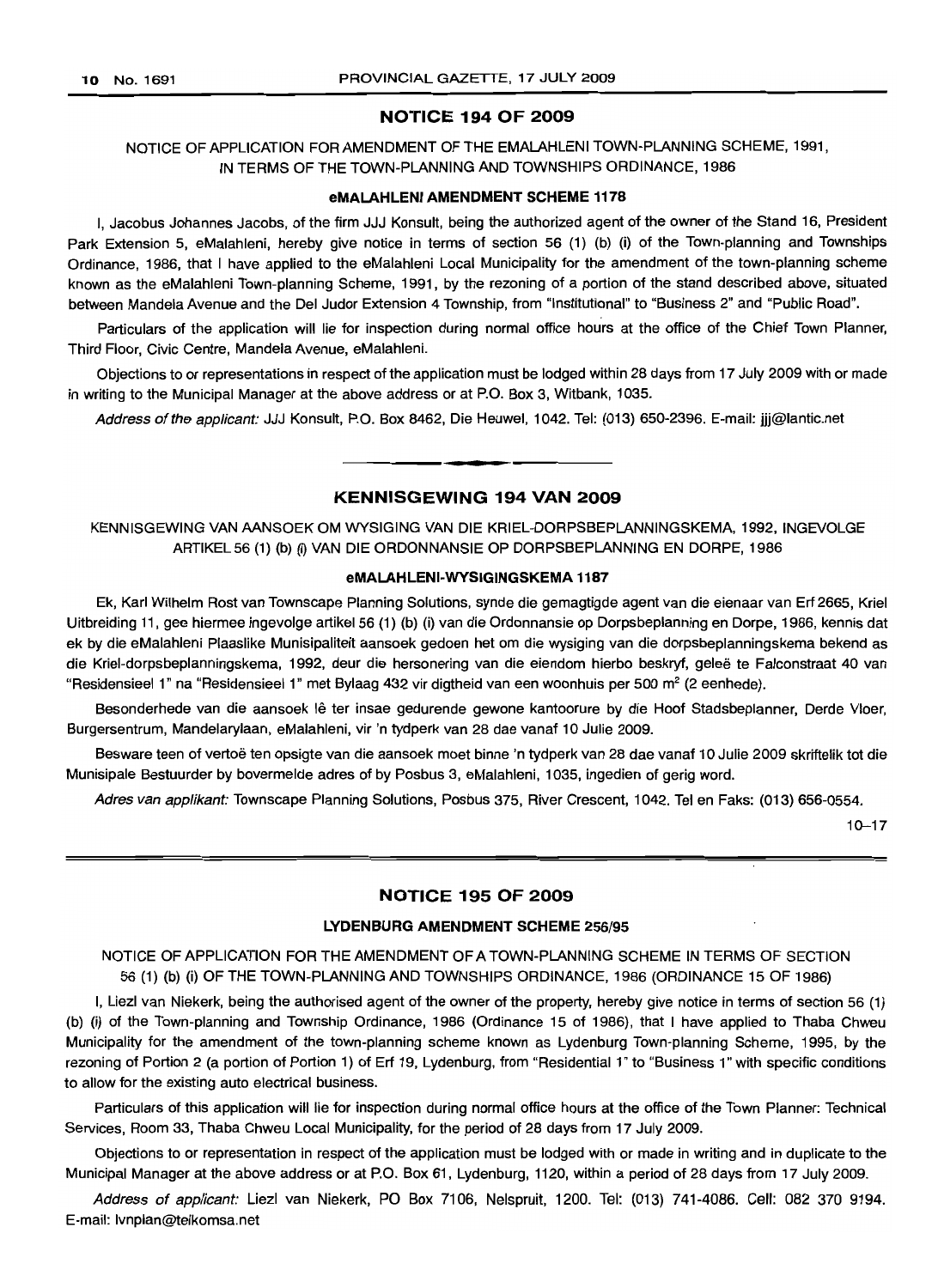## **KENNISGEWING 195 VAN 2009**

#### **LYDENBURG·wysIGINGsKEMA** 256/95

## KENNISGEWING VAN AANSOEK OM WYSIGING VAN 'N DORPSBEPLANNINGSKEMA INGEVOLGE ARTIKEL 56 (1) (b) (i) VAN DIE ORDONNANSIE OP DORPSBEPLANNING EN DORPE, 1986 (ORDONNANSIE 15 VAN 1986)

Ek, Liezl van Niekerk, synde die gemagtigde agent van die eienaar van die eiendom hieronder vermeld, gee hiermee ingevolge artikel 56 (1) (b) (i) van Ordonnansie op Dorpsbeplanning en Dorpe, 1986 (Ordonnansie 15 van 1986), kennis dat ek by Thaba Chweu Munisipaliteit aansoek gedoen het om die wysiging van die dorpsbeplanningskema, bekend as Lydenburg Dorpsbeplanningskema, 1995, vir die hersonering van Gedeelte 2 ('n gedeelte van Gedeelte 1) van Erf 19, Lydenburg, van "Residensieel 1" na "Besigheid 1" met spesifieke voorwaardes om voorsiening te maak vir die bestaande auto elektriese besigheid.

Besonderhede van die bogenoemde aansoek lê ter insae gedurende gewone kantoorure by die Stadsbeplanner: Tegniese Dienste, Kamer 33, Thaba Chweu Plaaslike Munisipaliteit: Lydenburg vir 'n tydperk van 28 dae vanaf 17 Julie 2009.

Besware teen of vertoë ten opsigte van die aansoek moet binne 'n tydperk van 28 dae vanaf 17 Julie 2009 skriftelik en in tweevoud by die Stadsbeplanner: Tegniese Dienste by die bovermelde adres of aan die Stadsbeplanner: Tegniese Dienste, Thaba Chweu Plaaslike Munisipaliteit, Posbus 61, Lydenburg, 1120, ingedien of gerig word.

Adres van applikant: Liezl van Niekerk, Posbus 7106, Nelspruit, 1200. Tel: (013) 741-4086. Sel: 082 370 9194. E-pos: Ivnplan@telkomsa.net

17-24

## **NOTICE 196 OF 2009**

SCHEDULE 8

[Regulation 11 (2)]

NOTICE OF APPLICATION FOR AMENDMENT OF TOWN-PLANNING SCHEME IN TERMS OF SECTION 56 (1) (b) (i) OF THE TOWN-PLANNING AND TOWNSHIPS ORDINANCE, 1986 (ORDINANCE 15 OF 1986)

#### SECUNDA AMENDMENT **SCHEME** 139

I, Thomas Philippus Ie Roux, being the authorised agent of the owner of Erf 5664, Secunda Extension 16, hereby give notice in terms of section 56 (1) (b) (i) of the Town-planning and Townships Ordinance, 1986, that I have applied to the Govan Mbeki Municipality for the amendment of the town-planning scheme known as Secunda Town-planning Scheme, 1993, for the rezoning of the property situated at 26 Langkloof Street from "Residential 1" to "Special".

Particulars of the application will lie for inspection during normal office hours at the office of the Municipal Manager, Central Business Area, Secunda for the period of 28 days from 17 July 2009.

Objections to or representations in respect of the application must be lodged with or made in writing to the Municipal Manager at the above address or at Private Bag X1017, Secunda, 2302, within a period of 28 days from 17 July 2009.

**• •**

## **KENNISGEWING 196 VAN 2009**

BYLAE 8

[Regulasie 11 (2)]

KENNISGEWING VAN AANSOEK OM WYSIGING VAN DORPSBEPLANNINGSKEMA INGEVOLGE ARTIKEL 56 (1) (b) (i) VAN DIE ORDONNANSIE OP DORPSBEPLANNING EN DORPE, 1986 (ORDONNANSIE 15 VAN 1986)

#### **sECUNDA·WYSIGINGSKEMA** 139

Ek, Thomas Philippus Ie Roux, synde die gemagtigde agent van die eienaar van Erf 5664, Secunda Uitbreiding 16 gee hiermee ingevolge artikel 56 (1) (b) (i) van die Ordonnansie op Dorpsbeplanning en Dorpe, 1986, kennis dat ek by Govan Mbeki Munisipaliteit aansoek gedoen het om die wysiging van die dorpsbeplanningskema bekend as Secunda-dorpsbeplanningskema, 1993, deur die hersonering van die eiendom gelee te Langkloofstraat 26 vanaf "Residensieel 1" na "Spesiaal".

Besonderhede van die aansoek lê ter insae gedurende gewone kantoorure by die kantoor van die Munisipale Bestuurder, Sentrale Besigheidsgebied, Secunda, 28 dae vanaf 17 Julie 2009 (die datum van eerste publikasie van hierdie kennisgewing).

Besware teen of vertoë ten opsigte van die aansoek moet binne 'n tydperk van 28 dae vanaf 17 Julie 2009 skriftelik by of tot die Munisipale Bestuurder by die bovermelde adres of by Govan Mbeki Munisipaliteit, Privaatsak X1017, Secunda, 2302, ingedien of gerig word.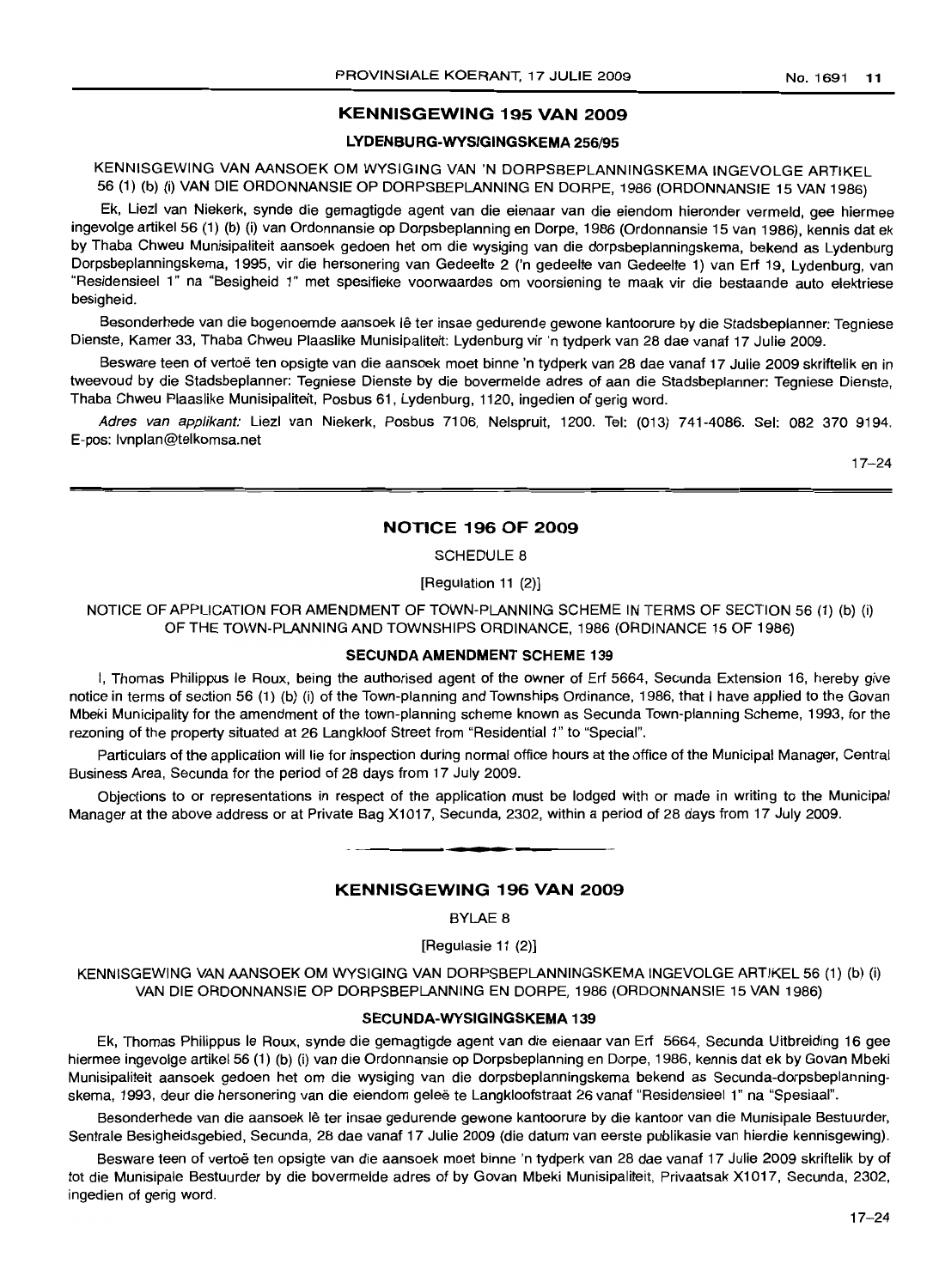## **NOTICE 198 OF 2009**

## DEVELOPMENT FACILITATION ACT, 1995

## MPUMALANGA DEVELOPMENT TRIBUNAL

## NELSPRUIT AMENDMENT SCHEME 1350

NOTICE OF THE APPROVAL OF THE ESTABLISHMENT OF A LAND DEVELOPMENT AREA SITUATED ON PART OF REMAINDER OF PORTION 21 (A PORTION OF PORTION 14), PART OF PORTION 33 (A PORTION OF PORTION 21), PORTION 34 (A PORTION OF PORTION 21), PART OF PORTION 36 (A PORTION OF PORTION 21), PART OF PORTION 52 (A PORTION OF PORTION 21) OF THE FARM BOSCHRAND No. 283 JT, TO BE KNOWN AS "RIVERSIDE PARK EXTENSION 5"

It is hereby notified that the Mpumalanga Development Tribunal has approved the above-mentioned land development area as depicted on General Plan SG2029/2007.

In terms of the provisions of section 33 (4) of the Development Facilitation Act, 67 of 1995, notice is hereby given of the coming into effect from the date of this publication of Nelspruit Amendment Scheme 1350 and accompanying Annexure, which applies to the approved land development area of Riverside Park Extension 5.

The relevant amendment scheme, documents, annexure and maps are filed with the Municipal Manager, Civic Centre, 1 Nel Street, Nelspruit and are open for inspection at all reasonable times.

A copy of this notice will be provided in Afrikaans or Siswati to anyone requesting such a writing within 30 days of this notice.

## REFILWE MOTAUNG, Designated Officer, Mpumalanga Provincial Government

Mpumalanga Provincial Government, Building 6, NO.7 Government Boulevard, Riverside Park, Nelspruit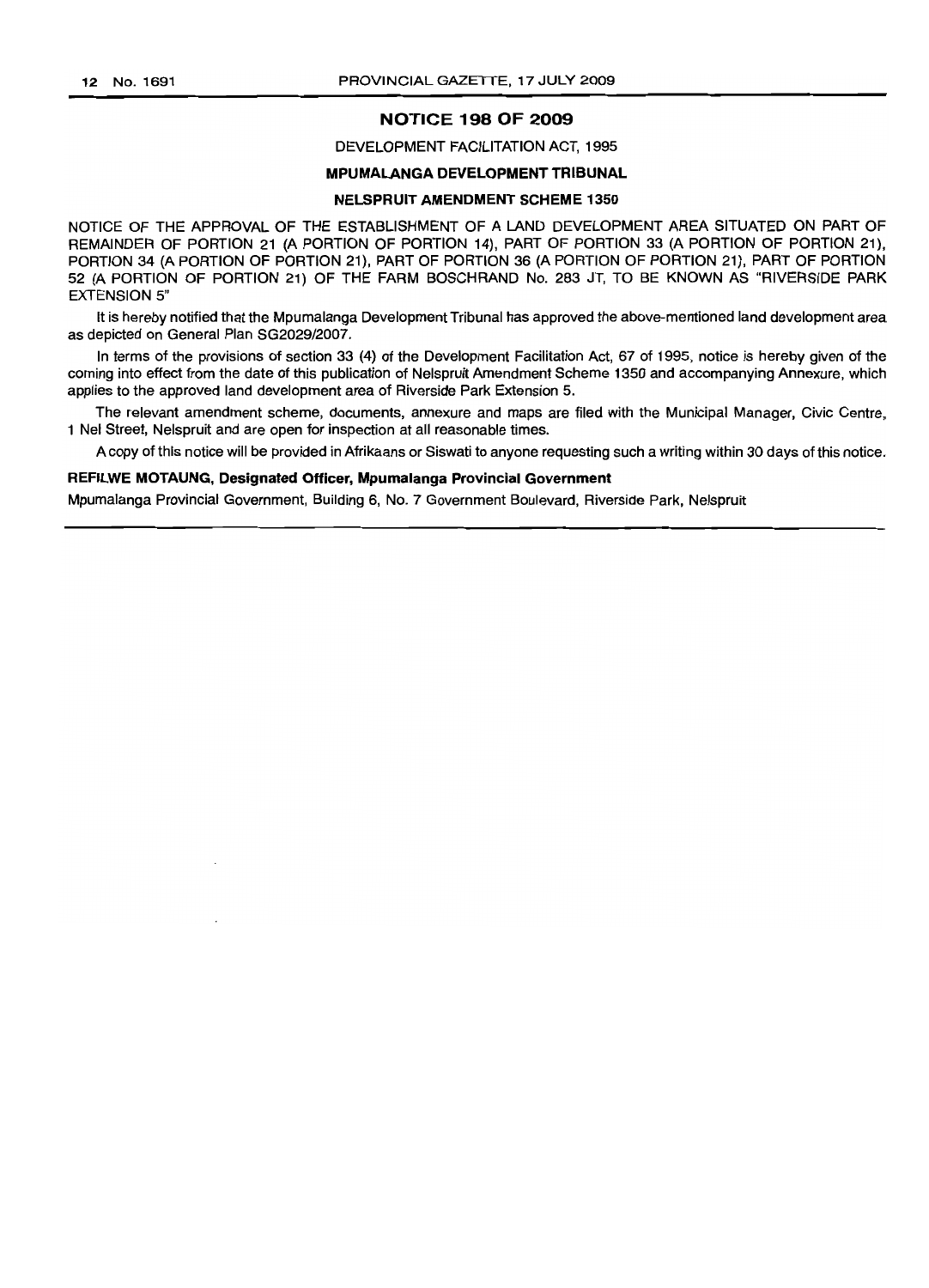## **NOTICE 193 OF 2009**

NOTICE OF APPLICATION FOR AMENDMENT OF TOWN-PLANNING SCHEME IN TERMS OF SECTION 56(1)(b)(i) OF THE TOWN PLANNING AND TOWNSHIPS ORDINANCE. 1986

#### EMALAHLENI AMENDMENT SCHEME 1185

I, P.J. Labuschagne being the authorized agent of the owner of Erf 360, Bankenveld Extension 13, hereby give notice in terms of section 56(1)(b)(i) of the Town-planning and Townships Ordinance, 1986, that I have applied to the Emalahleni Local Municipal Council for the amendment of the town-planning scheme known as Emalahleni Town Planning Scheme, 1991 by the rezoning of the property described above, situated at 51 Steenberg street, Bankenveld.<br>
from "Residential 1" | to "Residential 1 with a density of

 $\frac{1}{2}$  to "Residential 1 with a density of one house/dwelling per 400m<sup>2"</sup> Particulars of the application will lie for inspection during normal office hours at the office of The Chief Town Planner, Civic Centre, President Avenue, Emalahleni for a period of 28 days from 10 July 2009. Objections to or representations in respect of the application must be.lodged with or made in writing to The Municipal Manager at ent Town Planning Scheme, 1991 by the rezoning of<br>
one house/dwelling per 400m<sup>2"</sup><br>
urs at the office of The Chief Town Planner, Civic<br>
009.<br>
with or made in writing to The Municipal Manager at<br>
from 10 July 2009.<br>
of Appl

| the above address or at P O Box 3, Witbank 1035 within a period of 28 days from 10 July 2009.                                     |  |
|-----------------------------------------------------------------------------------------------------------------------------------|--|
| Objections to or representations in respect or the application must be lodged with or made in whiting to The Municipal Manager at |  |

| Address of owner:                | Address of Applicant: |
|----------------------------------|-----------------------|
| Elmir Property Projects Pty Ltd. | LAD Architects        |
| P O Box 51015                    | P O Box 543           |
| Bankenveld                       | Witbank               |
| 1035                             | 1035                  |

## **KENNISGEWING 193 VAN 2009**

**• •**

KENNISGEWING VAN AANSOEK OM WYSIGING VAN DORPSBEPLANNINGSKEMA INGEVOLGE ARTIKEL 56(1)(b)(i) VAN DIE ORDONNANSIE OP DORPSBEPLANNING EN DORPE, 1986

#### EMALAHLENI WYSIGINGSKEMA 1185

Ek, P.J. Labuschagne synde die gemagtigde agent van die eienaar van Erf 360, Bankenveld Uitbreiding 13, gee hiermee ingevolge artikel 56(1)(b)(i) van die Ordonnansie op Dorpsbeplanning en Dorpe, 1986, kennis dat ek by die Emalahleni Plaaslike Munisipale Raad aansoek gedoen het om die wysiging van die dorpsbeplanningskema bekend as Emalahleni Dorpsbeplanningskema, 1991 deur die hersonering van die eiendom hierbo beskryf, geleë te Steenbergstraat 51, Bankenveld van "Residensieel 1" na "Residensieel 1 met 'n digtheid van een woonhuis per 400m<sup>2</sup>"

wan Residensieel 1 van die aansoek Ie ter insae gedurende gewone kantoorure by die kantoor van Die Hoof Stadsbeplanner,<br>Besonderhede van die aansoek Ie ter insae gedurende gewone kantoorure by die kantoor van Die Hoof Stad Burgersentrum, Presidentlaan, Emalahleni vir 'n verdere tydperk van 28 dae vanaf 10 Julie 2009.

Besware teen of vertoe ten opsigte van die aansoek moet binne 'n tydperk van 28 dae vanaf 10 Julie 2009 skriftelik by of tot Die Munisioale Bestuurder bv bovermelde adres of bv Posbus 3, Witbank, 1035 ingedien of gerig word.

| Adres van eienaar:               | Adres van Applikant: |
|----------------------------------|----------------------|
| ELMIR Property Projects Pty Ltd. | LAD Architects       |
| Posbus 51015                     | Posbus 543           |
| Bankenveld                       | Witbank              |
| 1035                             | 1035                 |

 $10 - 17$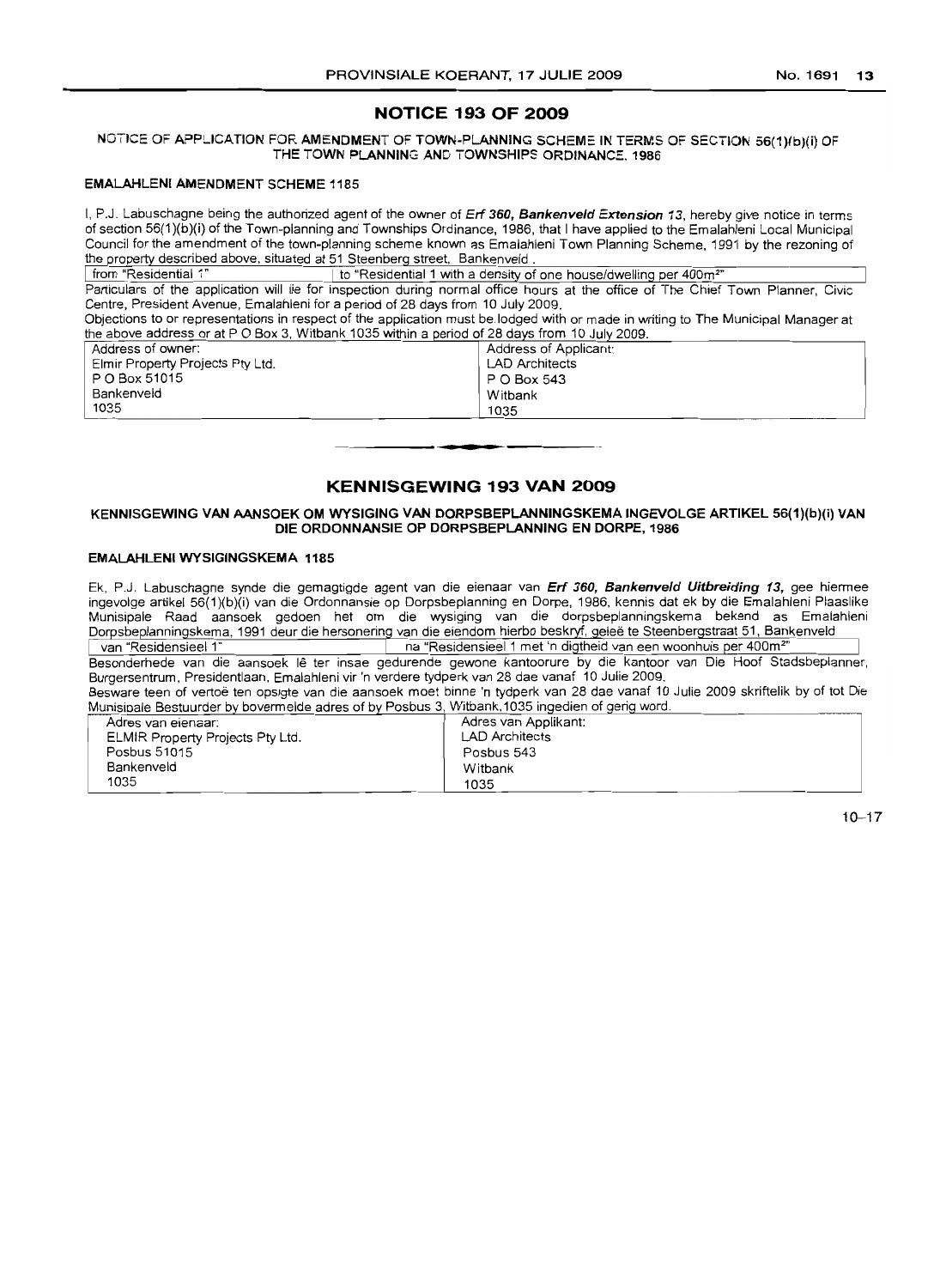## NOTICE 197 OF 2009

## NOTICE OF LAND DEVELOPMENT APPLICATION

(Regulation 21 (10) of the Deveiopment Facilitation Regulations in terms of the Development Facilitation Act, 1995)

Moyamanzi Farming cc herein represented by Navarre de Villiers, have lodged an application in terms of the Development Facilitation Act, 1995 (Act 67 of 1995) for the establishment of a Land Development Area on Portion 44 of the Klipkopje 228JT.

The application includes the following:

- The subdivision of the property into the following subdivisions, namely an area of approximately 62 Hectares; an area of approximately 104 Hectares; an area of approximately 1, 5 Hectares: an area of approximately 6 hectares an area of approximately 51 hectares and an area of approximately 24 hectares.
- The subdivision of the 62 Ha portion into 46 sub-divisions measuring between 4500 square meters and approximately 1 hectare each and a Remaining Portion of approximately 26Ha.
- The subdivision of the 104 Ha subdivision into Twenty Six (26) sub-divisions of approximately 1 hectare each and one portion of approximately 5 000 square meters and a Remaining Portion of approximately 78 hectares.
- The rezoning of the 24 hectare portion to Special/Accommodation.
- The removal of certain conditions and servitudes from the relevant Title Deeds.
- The suspension of the application of the laws appertaining to the subdivision of land (Act 70 of 1970).
- The suspension of any provisions of the Municipal Systems Act and/or the amendment of the Spatial Development Framework of Mbombela.
- The suspension and application of the Agricultural Holdings Act (Act 22 of 1919) and specifically the excision of the property from the provisions of the said Agricultural Holdings Act.
- The rezoning of the 6 hectare portion to Business.

The relevant plan(s), document(s), and information are available for inspection at the office of the Designated Officer, Mpumalanga Development Tribunal, Simunye Building, (corner De Waal & Anderson Streets), Nelspruit, for a period of 21 days from 10<sup>th</sup> July 2009.

The application will be considered at a Tribunal Hearing to be held at 18 Jones Street Nelspruit on the 30<sup>th</sup> September 2009 and the pre-hearing conference will be held at 18 Jones Street, Nelspruit on 8<sup>th</sup> September 2009 at 09H00.

Any person having an interest in the application should please note:

- 1 You may within a period of 21 days from the date of the first publication of this notice, provide the designated officer with your written objections or representations, or
- 2. If your comments constitute an objection to any aspect of the land development application, you may, but are not obliged to appear in person or through a representative before the Tribunal on the dates mention above.

Any written objection or representation must be delivered to the Designated Officer, Ms Refilwe Motaung, Mpumalanga Development Tribunal, Simunye Building, Nelspruit, or Private Bag X11219, Nelspruit, 1200, quoting Reference Number MDT06/12/07/01/BRIGHTSIDE & KINGFISHER ESTATE/55

You may contact the Designated Officer if you have any enquiries on telephone (013) 756 9018.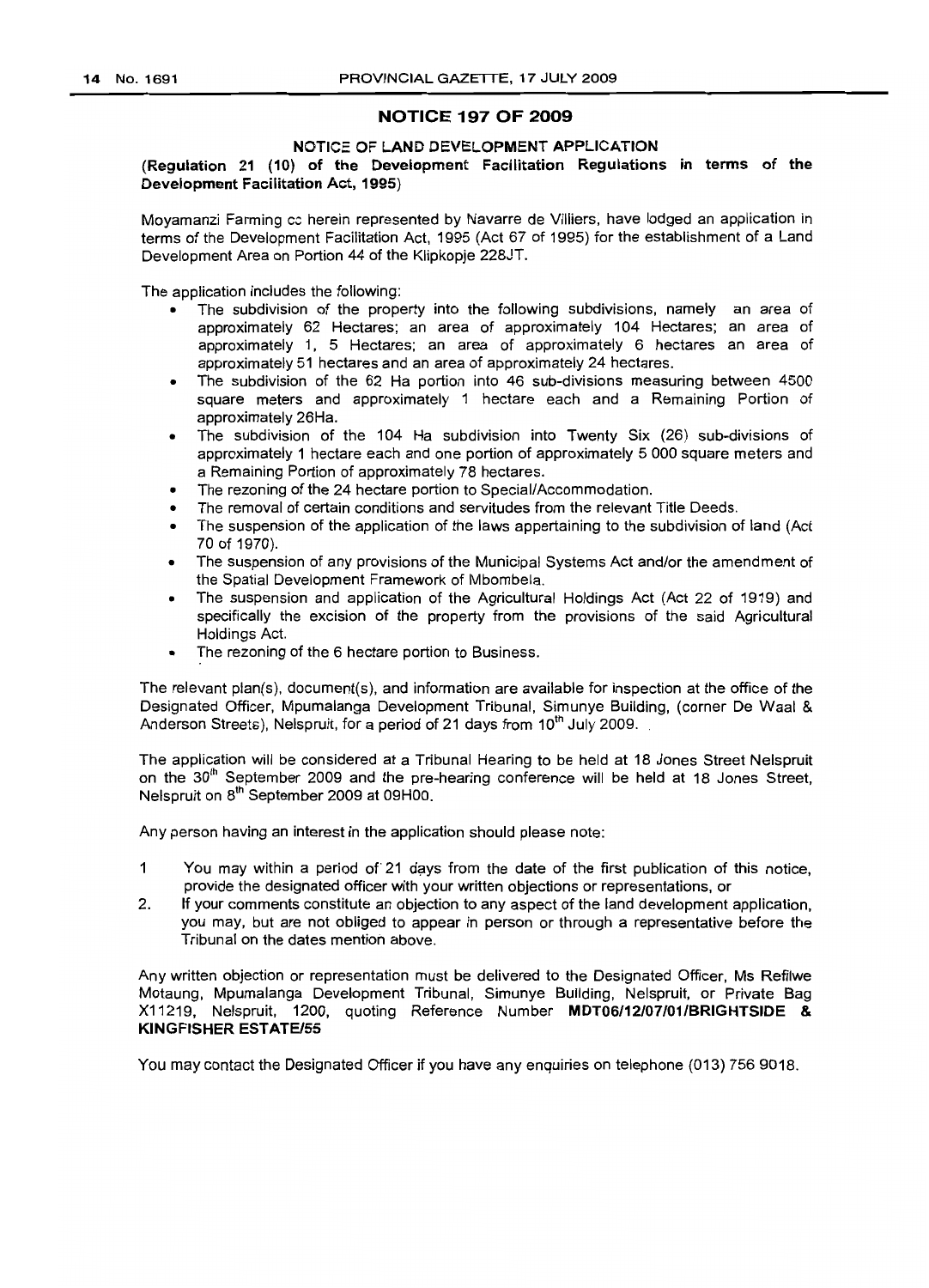Land Development Applicant: Navarre de Villiers P O Box 10007, Nelspruit 1200 Cell: 083 626 4702; e mail: navarre@naturenet.co.za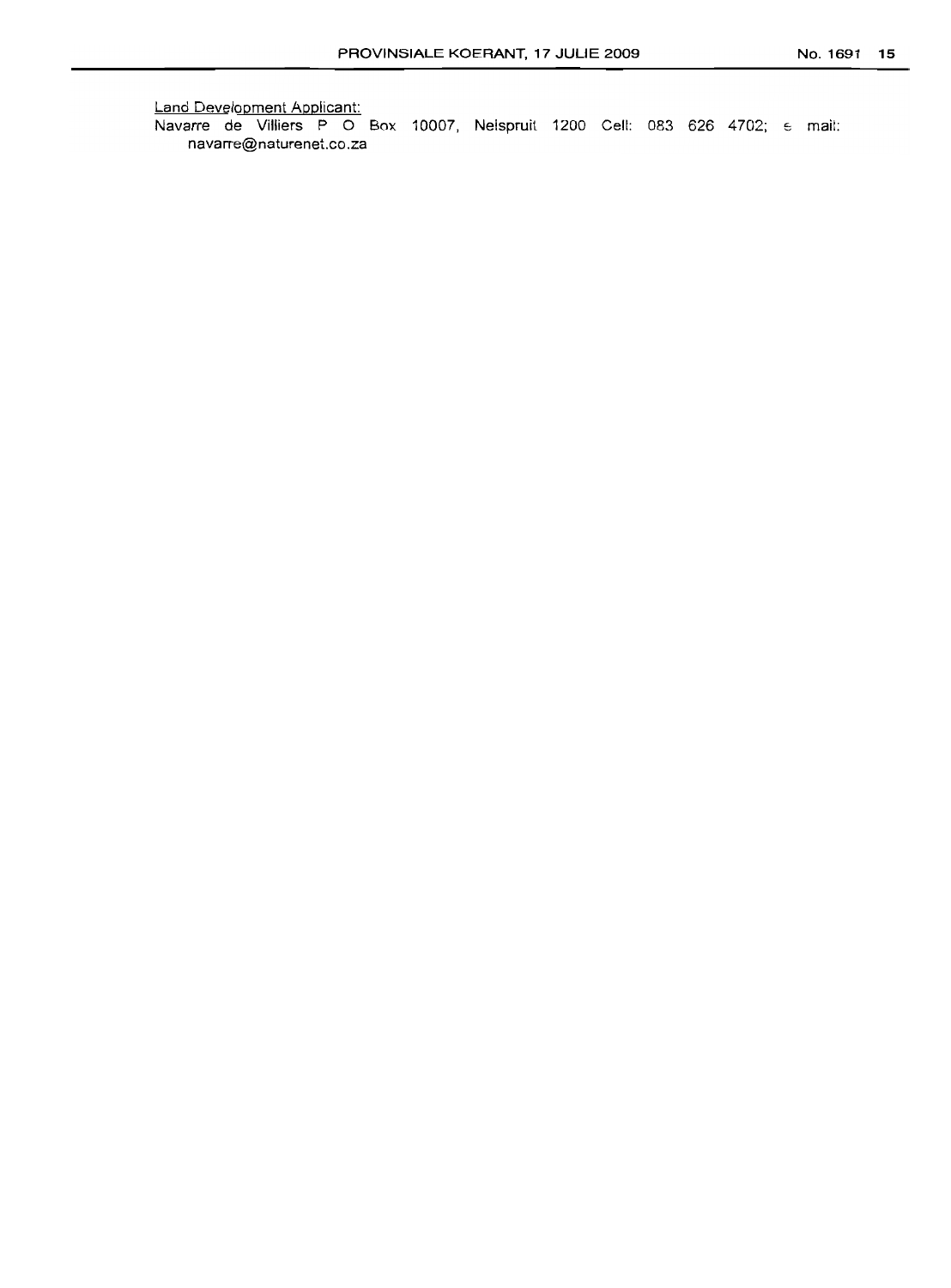# **NOTICE 197 OF 2009**

## SATISO SESICELO SEKUTFUTFUKISWA KWENDZAWO [Regulation 21(10) we Development Facilitation Regulations in terms of the DFA, 1995]

i-Moyamanzi Farming cc lemelwe u-Navarre de Villiers, bafake sicelo ngekweMtsetfo sisekelo lobukene netekutfutfukisa -Development Facilitation Act. 1995 (Act 67 of 1995) sekutfutfukiswa kwendzawo kuncenye 44 yeKlipkopje 228 J'.

Lesicelo sifaka ekhatsi lekulandzelako:

- Kusikwa kwalendzawo kuleti tincenye letilandzelako. letoba indzawo lecishe ilinganiswa netinsimu letingu-62; indzawo lecishe ilinganiselwa netinsimu letingu-1, 5; indzawo lecishe ilinganiswa netinsimu letingu-6 nendzawo lecishe ilinganiswa netinsimu letingu-24.
- Kusikwa kwalencenye lelinganiswa netinsimu letingu-62 kube tincenye letingu-46 letilinganiswa emkhatsini kwa 4500 tigaba nekwensimu leyodvwa. ngayinye. nencenye lesele lelinganiswa netinsimu letingu-26.
- Kusikwa kwalencenye lelinganiswa netinsimu letingu-104 kube tincenye letingu-26 letilingańiswa nelisimu leyodvwa ngayinye. nencenye lelinganiswa 5000 tigaba. nencenye lesele lelinganiswa netinsimu letingu-78.
- Lokubekelwa phambili lencenye lelinganiswa netinsimu letingu-24 kube yekubaluleka/indzawo yokuhlala.
- Lokukhishwa kwetimotsite netimvume tekusebentisa kwemhlaba kule-tayitela lefanele.
- Lokulengiswa kwemibandzela kwemtsetfo lemayelana nekusikwa kwemhlaba (Act 70 of 1970).
- Lokulengiswa kwanobe ngitiphi temfuno te-Municipal Systems Act ne/nobe kuguqulwa kwe Spatial Development Framework ye Mbombela.
- Lokulengiswa nemibandzela ye Subdivision of Agricultural Holdings Act (Act 22 of 1919) nekucondzisa kwekukhipha sitandi ngakwetemfuno kwayo i Agricultural Holdings Act.
- Lokubekelwa phambili lencenye lelinganiswa netinsimu letingu-6 kube yeBhizinisi.

Lokuphatselene nemidvwebo yekwakha, mibhalo lesemtsetfweni nemininingwane kuyatfolakala eHhovisi eSikhulu lesigcotshiwe, Mpumalanga Development Tribunal, kuSakhiwo sakaSimunye, (Corner De Waal & Anderson Street). eNaspoti, sikhatsi lesilinganiselwa emalangeni langemashumi lamabili nakunye (21) kusukela ngamhlaka 10 July 2009.

Sicelo sitawucubungulwa kuTribunal Hearing letawubanjelwa ku18 Jones Street, eNaspoti ngamhlaka 30 September 2009 nga 09hOO, Kulalelwa phambilini kwalesicelo kutawubanjelwa ku18 Jones Street, eNaspoti ngamhlaka 8 September 2009, nga 09hOO.

Noma ngubani lonenshisekelo ngalesicelo kumele ati loku lokulandzelako:

1. Uvumelekile kungakapheli emalanga langemashumi lamabili nakunye (21) kusukela ekuphumeni kwalesicelo, kuniketa SiKhulu LesiGcotshiwe lokubhaliwe macondzana nekuphikisana nobe mibono, nobe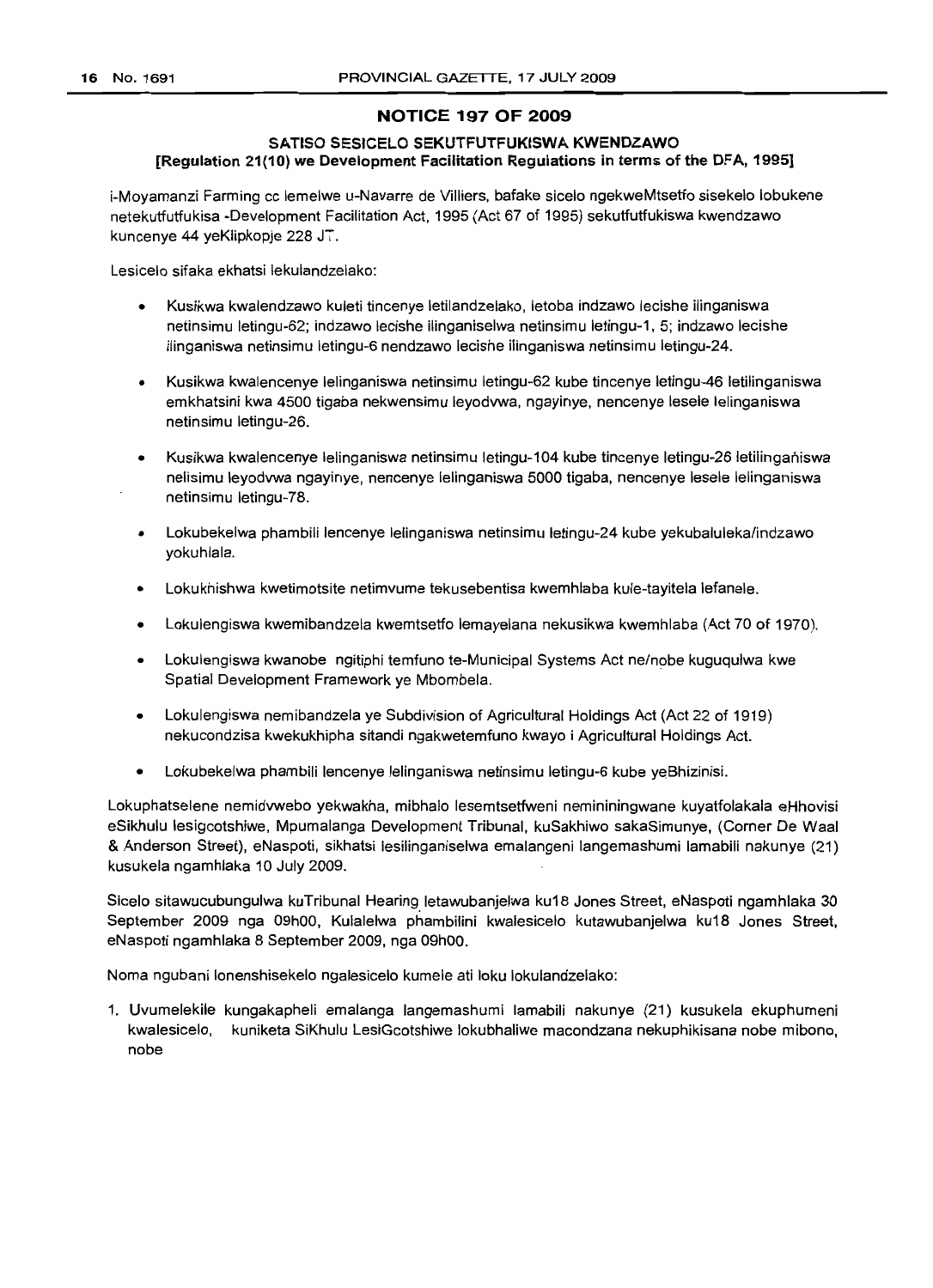2.Uma umbono wakho unekuphikisana naioko lokuhlonpotwako mayelana nekutfutfukisa kwalomhlabc. ungavela, keja akudzingeki kutsi uvele wena matfupha nobe loyo lokumele ku Tribunal kulamalanga langetulu labekiwe.

Noma yini lebhaliwe lephikisana nobe lephawula ngalokulokuhlongotwako ingatfunyelwa kuSiKhulu lesiGeotshiwe, Ms Refilwe Motuang, Mpumalaga Development Tribunal, kuSakhiwo sakaSimunye, eNaspoti, nobe kuPrivate Bag X11219, Nelspruit, 1200, uphinze lenombolo lenikiwe **MDT 06/12/07/01lBRIGHTSIDE & KINGFISHER** ESTATE/55.Ungatsintzana neSikhulu lesiGcotshiwe uma unemibuto kulieingo (013) 756 9018.

Lofake Sicelo Sekutfutfukisa Navarre de Villiers P. 0 Box 10007, Nelspruit 1200 Cell: 083 6264702 E-mail: navarre@naturenet.eo.za

17-24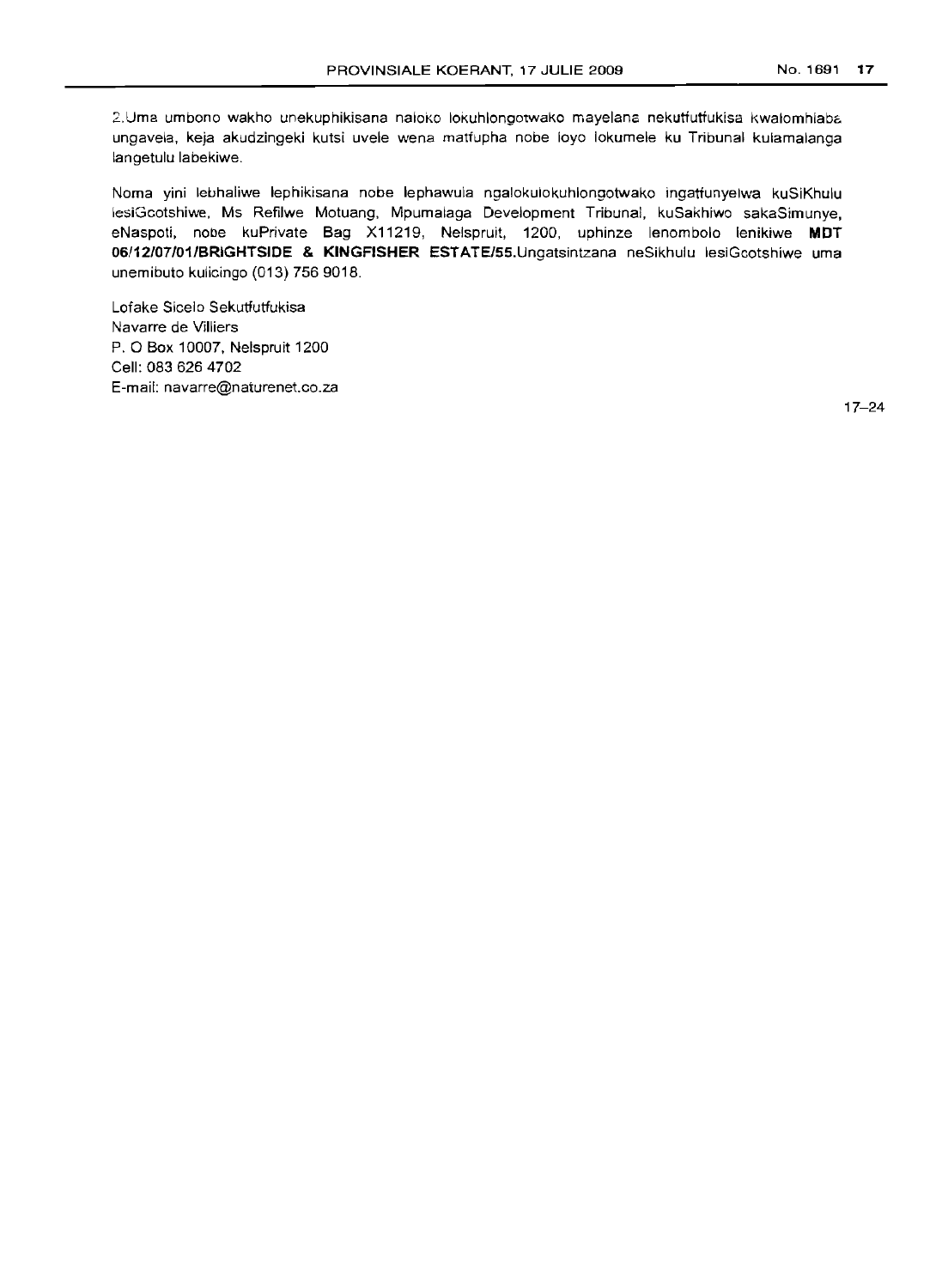# LOCAL AUTHORITY NOTICES PLAASLIKE BESTUURSKENNISGEWINGS

## LOCAL AUTHORITY NOTICE 163

## CHARGES FOR PROPERTY RATES: 2009/2010 FINANCIAL YEAR

Notice is hereby in terms of Section 14(1) of the Municipal Property Rates Act, Act 6 of 2004, that the following rates applicable to all rateable properties in the municipal area of Delmas Local Municipality appearing in the valuation roll, have been determined by the Council for the 2009/2010 financial year and approved by Council during an Extra Ordinary Meeting held on Monday 26 June 2009:

## 1. PROPERTY RATES

| <b>ITEM</b>                 | <b>TARIFF</b> |
|-----------------------------|---------------|
| <b>RESIDENTIAL</b>          | 0.00700       |
| <b>BUSINESS</b>             | 0.02000       |
| INDUSTRIAL                  | 0.02000       |
| <b>VACANT LAND</b>          | 0.05000       |
| <b>AGRICULTURAL / FARMS</b> | 0.00175       |

## 2. EXEMPTIONS, REBATES AND REDUCTIONS

The Council may grant exemptions, rebates and reductions in regocnition of Section 15 (2) of the Property Rates Act, Act 6 of 2004:

Rebate on newly rateble properties (Section 21 of the MPRA)

- i. In the 2009/2010 financial year a rebate of 75% of the rate will be granted;
- ii. In the 2010/2011 financial year a rebate of 50% of the rate will be granted;
- iii. In the 2011/2012 financial year a rebate of 25% of the rate will be granted;
- iv. In the 2012/2013 financial year the rebate will be payable without any rebate.

SP NGUBENI (trp) SA MUNICIPAL MANAGER

MUNICIPAL OFFICES PO BOX 6 DELMAS 2210

Notice No 51/2009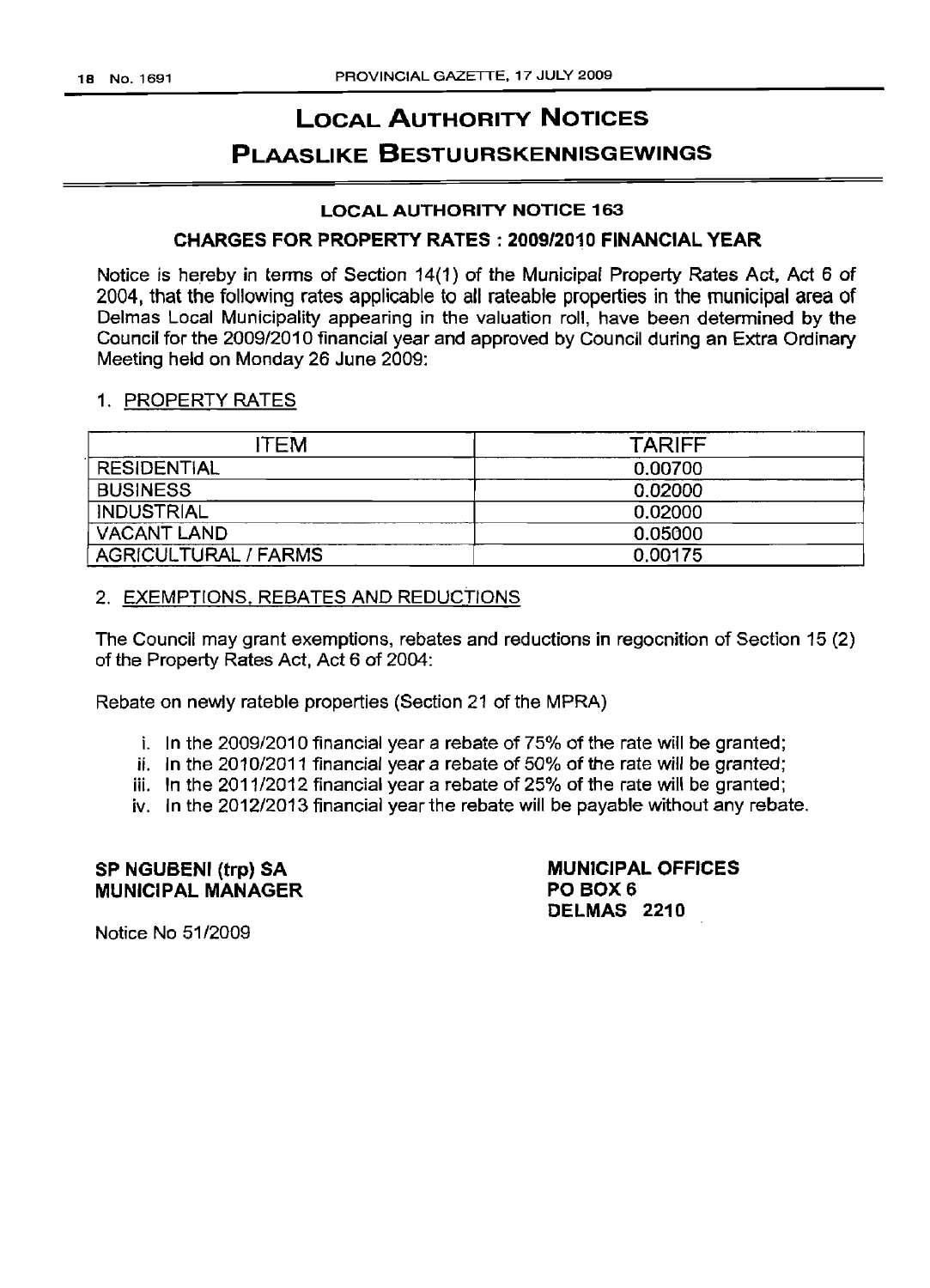## **LOCAL AUTHORITY NOTICE 164**

#### eMALAHLENI LOCAL MUNICIPAUTY

## PROCLAMATION OF THE TOWNSHIP MODELPARK EXTENSION 18

In terms of section 125(1) of the Town-planning and Townships Ordinance, 1986 (Ordinance No. 15 of 1986), the eMalahleni Local Municipality hereby declares the Township of Modelpark Extension 18 to be an approved township, subject to the conditions as set out in the Schedule hereto.

#### SCHEDULE

CONDITIONS UNDER WHICH THE APPLICATION FOR TOWNSHIP ESTABLISHMENT IN TERMS OF THE PROVISIONS OF CHAPTER V AND PORTION C OF CHAPTER III OF THE TOWN PLANNING AND TOWNSHIPS ORDINANCE, 1986 (ORDINANCE 15 OF 1986) ON PORTION 383 (A PORTION OF PORTION 345) OF THE FARM ZEEKOEWATER 311 JS PROVINCE OF MPUMALANGA, BY TLHAPELA MICHAEL LELAKA AND JULIA URSULA LELAKA (HEREINAFTER REFERRED TO AS THE TOWNSHIP APPLICANT) BEING THE REGISTERED OWNERS OF THE LAND HAS BEEN APPROVED.

#### 1. CONDITIONS OF ESTABLISHMENT

#### (1) NAME

The name of the township shall be Modelpark Extension 18.

- (2) LAYOUTIDESIGN The township shall consist of erven and streets as indicated on General Plan S.G. no. A2821/2006
- (3) REMOVAL, REPOSITIONING, MODIFICATION OR REPLACEMENT OF MUNICIPAL SERVICES If, by reason of the establishment of the township, it should become necessary to

remove, reposition modify or replace any existing municipal services, the cost thereof shall be borne by the township applicant.

- (4) REMOVAL, REPOSITIONING MODIFICATION OF REPLACEMENT OF EXISTING ESKOM POWER LINES If, by reason of the establishment of the township, it should become necessary to remove, reposition, modify or replace any existing power lines of ESKOM, the cost thereof shall be borne by the township applicant.
- (5) AMENDMENT OF TOWN-PLANNING SCHEME The township applicant shall comply with the provisions of Section 185 of the Town-Planning and Townships Ordinance, 1986 (Ordinance No 18 of 1986).
- (6) LAND USE CONDITIONS

CONDITIONS IMPOSED BY THE LOCAL AUTHORITY IN TERMS OF THE PROVISIONS OF THE TOWN-PLANNING AND TOWNSHIPS ORDINANCE, 1986 (ORDINANCE NO. 15 OF 1986)

(a) <u>ALL ERVEN</u>

The erf lies in an area where soil conditions can affect buildings and structures and result in damage to them. Building plans submitted to the local authority must show measures to be taken, in accordance with recommendations contained in the geotechnical report for the township, to limit possible damage to buildings and structures as a result of detrimental foundation conditions, unless it is proved to the local authority that such measures are unnecessary or that the same purpose can be achieved by other more effective means.

(b) Erven 2220 to 2237

The use zone of all the erven shall be "Residential 1", subject to the conditions as defined and subject to such conditions as are contained in the Witbank Town-Planning Scheme 1991.

- (c) **Streets** 
	- $\overline{(\mathfrak{i})}$  The use zone of Wattle Street shall be "Existing Public Roads", subject to the conditions as defined and subject to such conditions as are contained in the Witbank Town-Planning Scheme 1991.
	- (ii) The use zone of all other streets shall be "Private Roads 2", subject to the conditions as defined and subject to such conditions as are contained in the Witbank Town-Planning Scheme 1991.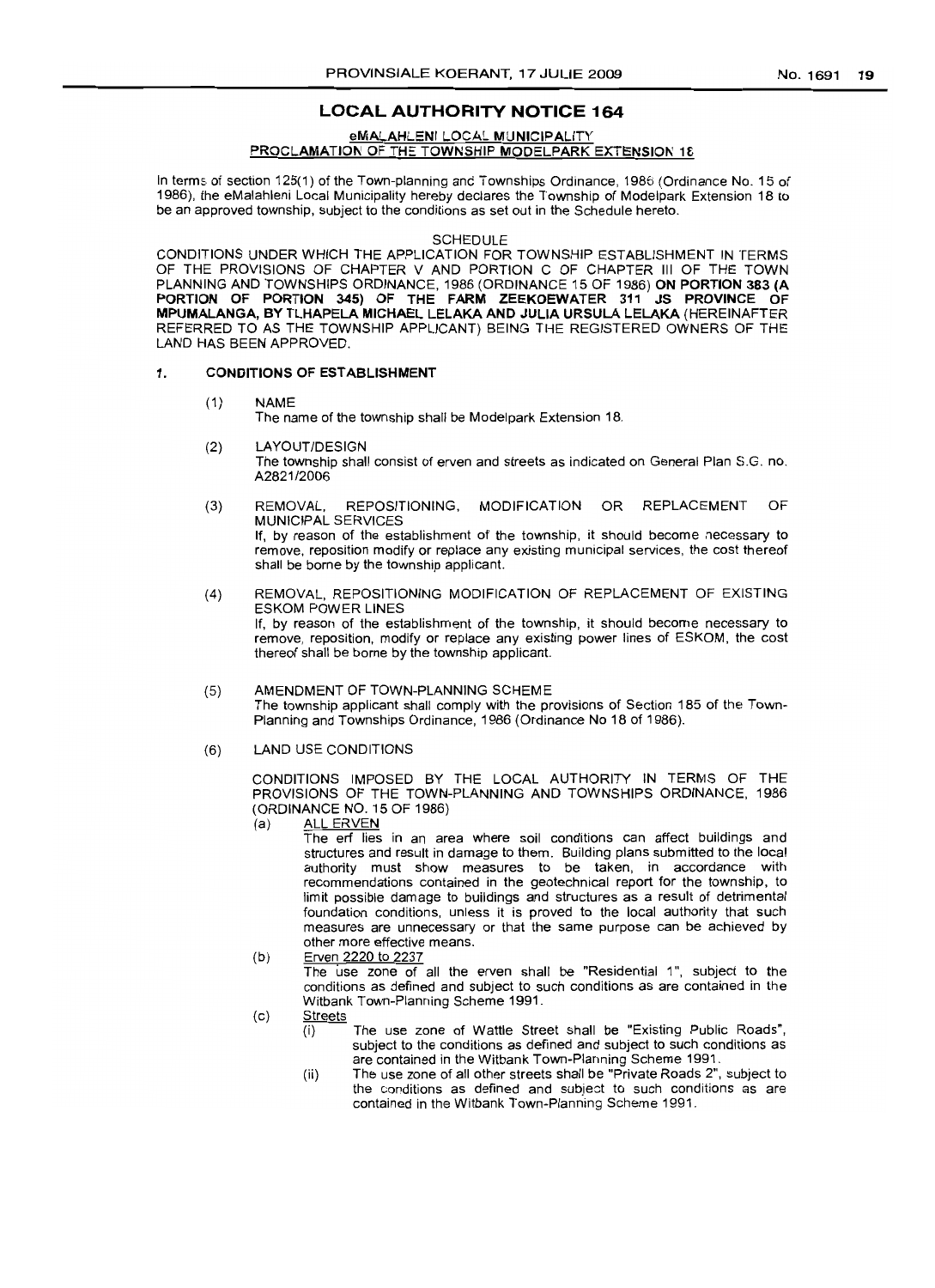## 2. CONDITIONS OF TITLE

- (1) DISPOSAL OF EXISTING CONDITIONS OF TITLE All erven shall be made subject to the existing conditions and servitudes, if any, including the reservation of rights to minerals and real rights, but excluding the following conditions, which do not affect the township area because of the location thereof:
- A Die voormalige Gedeelte 343 ('n Gedeelte van Gedeelte 119) van die Plaas Zeekoewater no 311 (waarvan die eiendom hieronder getransporteer \n gedeelte uitmaak) is onderhewig aan die volgende voorwaardes.
	- (a) DIE hierinvermelde eiendom is onderheweig aan 'n ewigdurende serwituut ten gunste van die ELEKTRISITEITSVOORSIENINGSKOMMISSIE om elektrisiteit oor die eiendom te vervoer tesame met bykomende regte, soos meer volle dig sal blyk uit Noteriete Akte Nr. K.2235/1985-S en soos aangedui as figure ef en fg op kaart L.G. nr 226212005 geheg aan die gesegde Sertifikaat van Gekonsolideerde TiteI98987/2005.
- B Die voormalige Gedeelte 343 ('n Gedeelte van Gedeelte 119) van die Plaas Zeekoewater no 311 (waarvan die eindom hieronder getransporteer 'n gedeelte uitmaak) is onderhewig aan die volgende voorwaardes.
	- (a) Die voormalige Resterende Gedeelte van Gedeelte 2 van die gemelde plaas ZEEKOEWATER, groot as sulks 1706, 2774 hektaar (waarvan die eiendom hieronder getransporteer 'n gedeelte uitmaak) is onderworpe aan 'n serwituut 3,05 meter wyd ten gunste van die 'ELECTRICITY SUPPLY COMMISSION' en die 'VICTORIA FALLS AND TRANSVAAL POWER COMPANY LIMITED' om elektrisiteit en water oor, in en onder die eiendom te vervoer, soos meer ten volle sal blyk uit Notariële Akte Nr. 419/1925-S en welke serwituut aangetoon word op Kaart S G Nr *A.* 5886/45 geheg aan die gesegde Akte van Transport Nr. 7788/1947 deur die Iyn a b
	- (b) Gedeelte 119 ('n gedeelte van Gedeelte 2) van die gesegde plaas ZEEKOEWATER, groot 284, 2175 hektaar (waarvan die eiendom hiermee getransporteer 'n gedeelte uitmaak) is:
		- (i) Kreqtens Notariele Akte Nr. 17/1959-S gedateer 25 Augustus 1958 en geregistreer op 13 Januarie 1959 onderhewig aan 'n ewigdurende serwituut vir 'n waterpyplyn, kraglyn en weëreg met bykomende regte ten gunste van die Emalahleni Local Municipality, soos meer volledig sal blyk ult genoemde Noteriele Akte en kaart daaraangeheg.
		- (ii) Kragtens Notariële Akte Nr. 192/1964-S gedateer 4 Oktober 1963 en geregistreer op 14 Februarie 1964 onderhewig aan 'n reg van 'n water pyplyn en 'n elektriese kraglyn ten gunste van die Emalahleni Local Muncipality, soos meer volledig sal blyk uit gemelde Notariële Akte en kaart daaraangeheg.
	- (c) Die voormalige Resterende Gedeelte van Gedeelte 119 ('n gedeelte van Gedeelte 2) van die gesegde plaas ZEEKOEWATER, groot as sulks 172,0118 hektaar (waarvan die eiendom hiermee getransporteer 'n gedeelte uitmaak) is:
		- (i) onderhewig aan 'n reg van weg 9,45 meter wyd ten gunste van gedeelte 168 ('n gedeelte van gedeelte 119) van die gesegde plaas ZEEKOEWATER Nr 311 J S groot 112,2057 hektaar, soos gehou onder Akte van Transport Nr 15704/1967 gedateer 11 Mei 1967 wat parallel suidwaards loop langs die grens B C aangedui op Kaart L G Nr *A.* 5886/45 geheg aan Akte van Transport Nr. 7788/1947 vir 'n afstand van 309,19 meter van die punt gemerk S op gemelde kaart om aan te sluit by nuwe Steenkamp Pad, welke reg van weg op die gemelde Kaart L G Nr *A.* 5886/45 deur die figuur S1 aangedui word.
		- (ii) die eienaar van die gemelde gedeelte 168 sal ook geregtig wees om 'n waterpyp te Iê onder die oppervlakte van die gemelde serwituut area S1 soos meer volledig sal blyk uit voormelde Akte van Transport Nr 15704/1967.
- (2) CONDITIONS IMPOSED IN TERMS OF THE PROVISIONS OF THE TOWN-PLANNING AND TOWNSHIPS ORDINANCE, 1986 (ORDINANCE NO. 15 OF 1986) All erven mentioned shall be subject to the following conditions:
	- (i) A servitude 2 metres wide along the rear (mid block) boundary; and servitude along any side boundaries with an minimum width of 1 metre, in favour of the local authority, for sewerage and other municipal purposes, and in the case of a panhandle erf, an additional servitude for municipal purposes 1 metre wide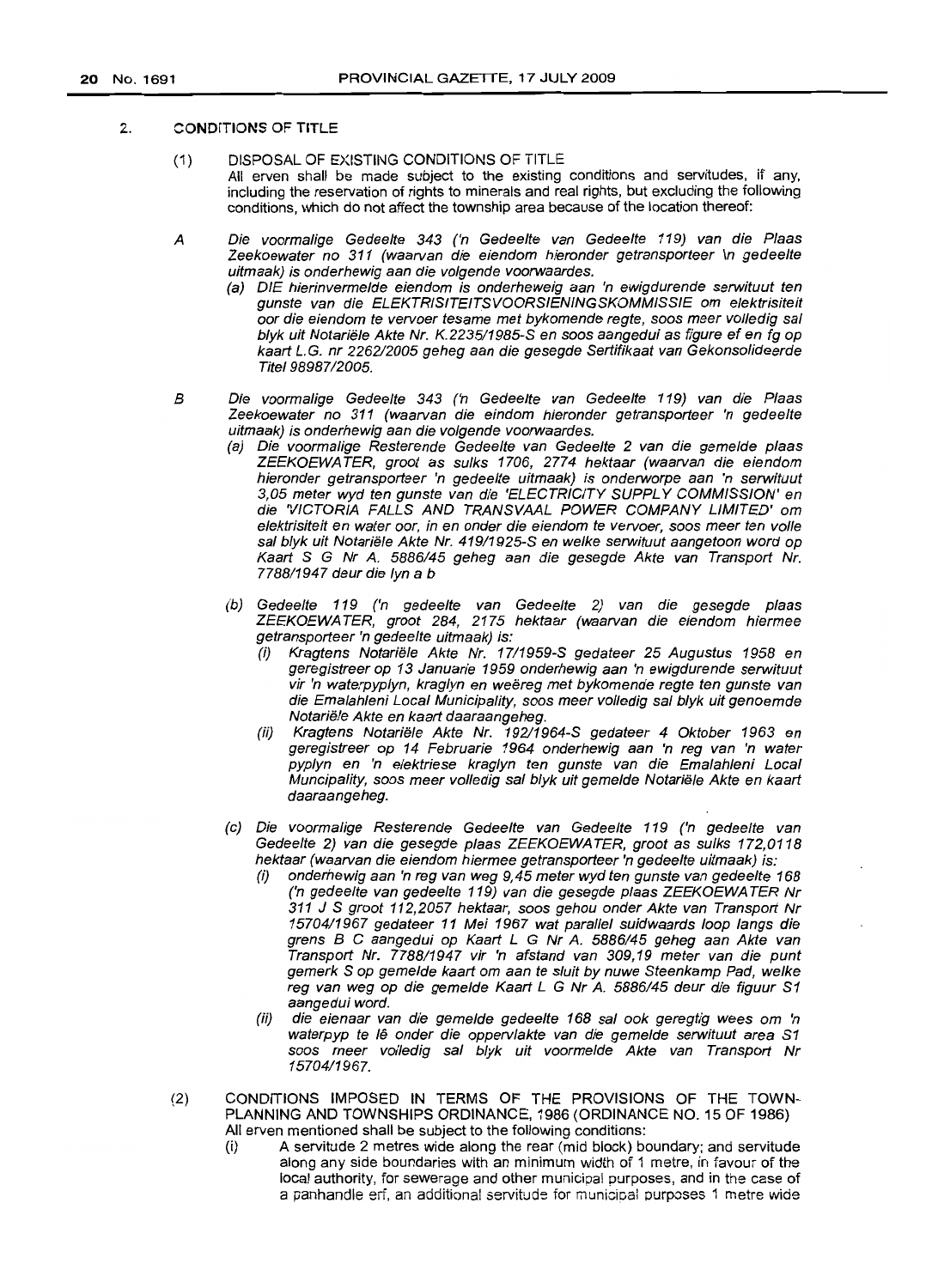across the access portion of the erf, if and when required by the local authority: Provided that the local authority may waive compliance with the requirements of this servitude.

- (ii) No building or other structure shall be erected within the aforesaid servitude area and no large-rooted trees shall be planted within the area of such servitude or within 1 metre thereof.
- (iii) The local authority shall be entitled to deposit temporarily on the land adjoining the aforesaid servitude such material as may be excavated by it during the course of the construction, maintenance or removal of such sewerage mains and other works as it, in its discretion, may deem necessary and shall further be entitled to reasonable access to the said land for the aforesaid purpose, subject to any damage done during the process of the construction, maintenance or removal of such sewerage mains and other works being made good by the local authority.

## **LOCAL AUTHORITY NOTICE 165**

## eMALAHLENI LOCAL MUNICIPALITY NOTICE OF APPROVAL OF eMAHLAHLENI AMENDMENT SCHEME 1095

The Local Municipality of eMalahleni declares hereby in terms of the provisions of section 125 (1) of the Town-Planning and Townships Ordinance, 1986, that it has approved an amendment scheme, being an amendment of the eMalahleni Town-Planning Scheme, 1991, comprising the same land as included in the township Modelpark Extension 18.

Map 3 and the scheme clauses of the amendment scheme are filed with the Director, Department of Agriculture and Land Administration Mpumalanga Province, and the Municipal Manager, eMalahleni Local Municipality and are open for inspection at all reasonable times. This amendment is known as eMalahleni Amendment Scheme 1095 and shall come into operation on date of publication of this notice.

| A.M. LANGA<br><b>MUNICIPAL MANAGER</b><br>Civic Centre |                                                            |  |
|--------------------------------------------------------|------------------------------------------------------------|--|
| Mandela Street                                         | $P.O.$ Box 3                                               |  |
| eMALAHLENI                                             | eMalahleni                                                 |  |
| 1035                                                   | 1035                                                       |  |
| Notice Number:<br>Publication date:                    | 116/2009<br>Provincial Gazette of Mpumalanga: 17 July 2009 |  |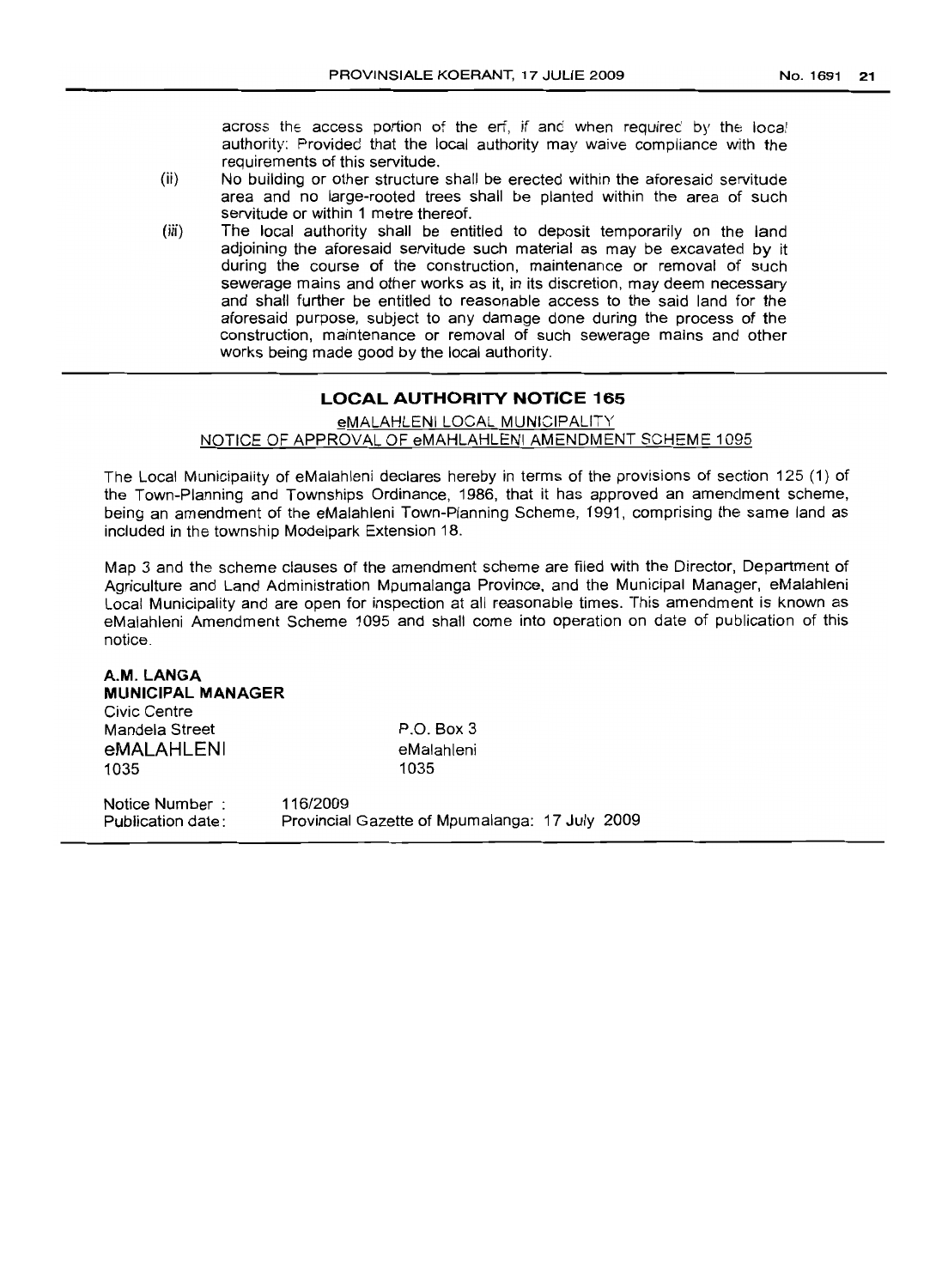## LOCAL AUTHORITY NOTICE 153

## eMALAHLENI LOCAL MUNICIPALITY

NOTICE OF THE AMENDMENT OF AN APPLICATION FOR THE ESTABLISHMENT OF THE PROPOSED TOWNSHIP

#### MODELPARK EXTENSION 23

The eMalahleni Local Municipality, hereby gives notice in terms of section 69 (6) (a) of the Town-planning and Townships Ordinance, 1986 (Ordinance 15 of 1986), that an application to amend the application to establish the township referred to in the annexure hereto, has been received.

Particulars of the application will lie for inspection during normal office hours at the Directorate: Administration and Resource Management, 2nd Floor, Civic Centre, Mandela Street, Witbank, for a period of 28 days from 10 July 2009.

Objections to or representations in respect of the application must be lodged with or made in writing in duplicate to the Municipal Manager at the undermentioned address or at P.O. Box 3, Witbank, 1035, within a period of 28 days from 10 July 2009.

## A.M. LANGA, Municipal Manager

Administrative Centre, Mandela Street, eMalahleni, Witbank, 1035

## ANNEXURE

#### Name of township: Modelpark Extension 23.

Full name of applicant: Elmir Projects on behalf of the registered owner: eMalahleni Local Municipality.

Number of erven in proposed township:

"Residential 2": 1 stand

"Business 3": 1 stand.

"Private Open Space": 1 stand.

Description ofland on which the township is to be established: A portion of Portion 345 (to be known as Portion 388) of the farm Zeekoewater 311 JS.

Situation of proposed township: The property is situated east of Worcester Street and south of Wattle Street, Modelpark, Witbank.

10-17

## LOCAL AUTHORITY NOTICE 154

## eMALAHLENI LOCAL MUNICIPALITY

NOTICE OF THE AMENDMENT OF AN APPLICATION FOR THE ESTABLISHMENT OF THE PROPOSED TOWNSHIP

### BANKENVELD EXTENSION 15

The eMalahleni Local Municipality, hereby give notice in terms of section 69 (6) (a) of the Town-planning and Townships Ordinance, 1986 (Ordinance 15 of 1986), that an application to amend the application to establish the township referred to in the annexure hereto, has been received.

Particulars of the application will lie for inspection during normal office hours at the Directorate: Administration and Resource Management, 2nd Floor, Civic Centre, Mandela Street, Witbank, for a period of 28 days from 10 July *2009.*

Objections to or representations in respect of the application must be lodged with or made in writing in duplicate to the Municipal Manager at the undermentioned address or at P.O. Box 3, Witbank, 1035, within a period of 28 days from 10 JUly *2009.*

#### A.M. LANGA, Municipal Manager

Administrative Centre, Mandela Street, eMalahleni, Witbank, 1035

#### ANNEXURE

Name of township: Bankenveld Extension 15.

Full name of applicant: Elmir Property Projects Pty Ltd.

Number of erven in proposed township:

"Residential 2": 1 stand

"Special": 2 stands

"Institutional": 1 stand

"Private Open Space": 3 stands

Description of land on which township is to be established: Portion of the Remaining Extent of Portion 169 of the farm Doornpoort 312 JS.

Situation of proposed township: The property is situated east of Bankenveld Extension 14 and forms part of the Bankenveld Golf Estate.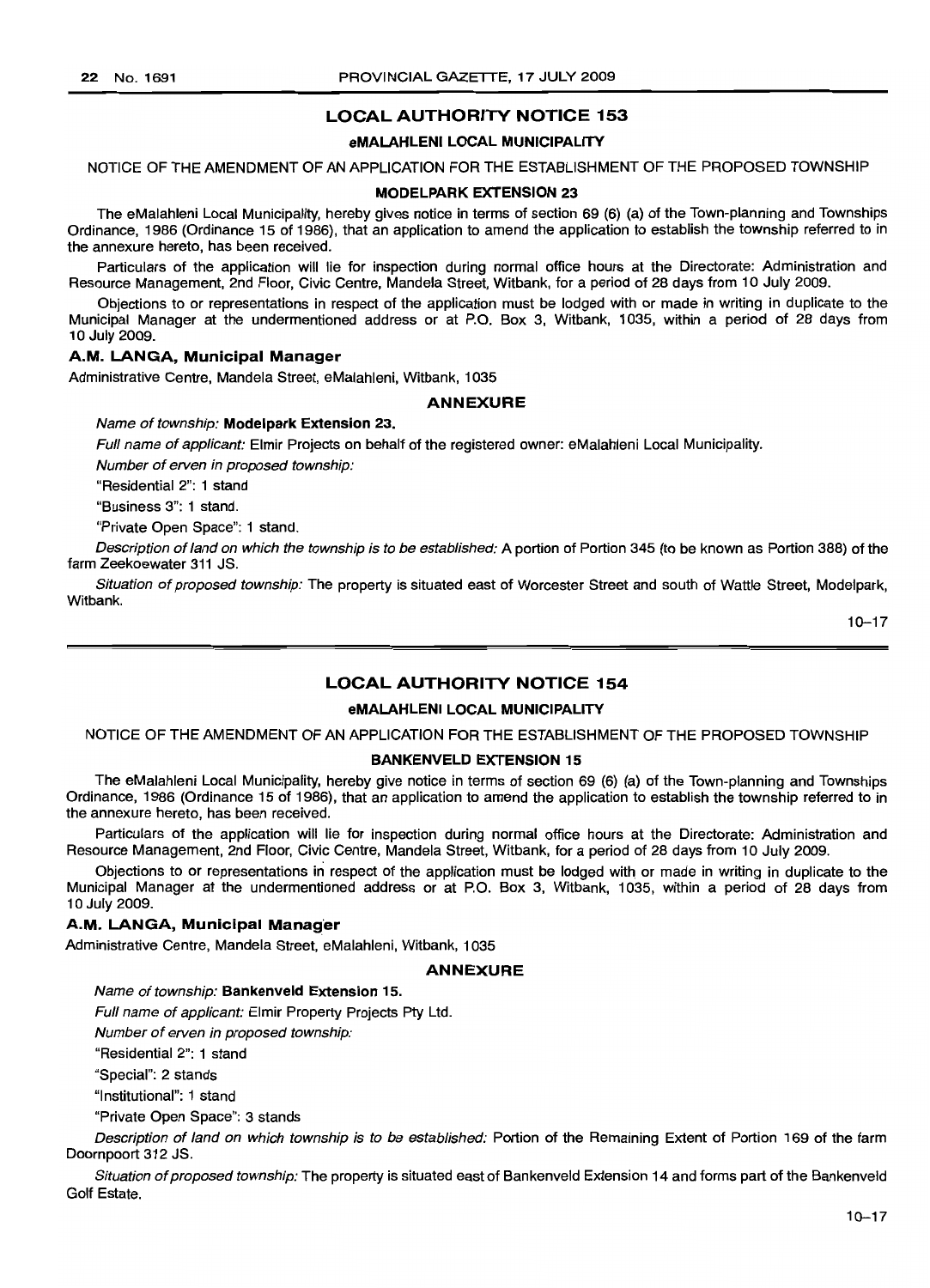## **LOCAL AUTHORITY NOTICE 161**

SCHEDULE 16

[Regulation 16 (1)]

## NOTICE OF INTENTION TO ESTABLISH TOWNSHIP BY LOCAL AUTHORITY

The Modimolle Municipality, hereby gives notice in terms of section 108 (1) (a) of the Town-planning and Townships Ordinance, 1986 (Ordinance 15 of 1986), that it intends establishing a township consisting of the following erven on Part of the Remaining Extent of Portion 1 of the Farm Nylstroom Town and Townlands 419 K.R. to be known as Modimolle Extension 33:

Residential 1: 500.

Institutional (Church): 3.

Institutional (Creché): 2.

Public Open Space: 11.

Further particulars of the township will lie for inspection during normal office hours at the office of the Town Planner, Room 32, Technical and Engineering Services Department, Civic Centre, O.R. Tambo Square, Modimolle Municipality, No.1 Harry Gwala Street, Modimolle, for a period of 28 days from 17 July 2009.

Objections to or representations in respect of the township must be lodged with or made in writing to the Town Planner at the above address or PO Box X1008, Modimolle, 0510, within a period of 28 days from 17 July 2009.

Ref No. 0 1564.

## **PLAASLIKE BESTUURSKENNISGEWING 161**

**• •**

BYLAE 16

[Regulasie 16 (1)]

#### KENNISGEWING VAN VOORNEME DEUR PLAASLIKE BESTUUR OM DORP TE STIG

Die Modimolle Munisipaliteit, gee hiermee ingevolge artikel 108 (1) (a) van die Ordonnansie op Dorpsbeplanning en Dorpe, 1986 (Ordonnansie 15 van 1986), kennis dat dit van voornemens is om 'n dorp bestaande uit die volgende erwe op 'n gedeelte van die Restant van Gedeelte 1 van die plaas Nylstroom Town en Townlands 419 K.R. en wat bekend sal staan as Modimolle Uitbreiding 33 te stig:

Residensieel 1: 500.

Openbare Ruimtes: 11.

Institusioneel (Kerk): 3.

Institusioneel (Creché): 2.

Nadere besonderhede van die dorp lê ter insae gedurende gewone kantoorure by die kantoor van die Stadsbeplanner, Kamer 32, Tegniese- en Ingenieursdienste Departement, Burgersentrum, O.R. Tambo Plein, Modimolle Munisipaliteit, Harry Gwalastraat 1, Modimolle, vir 'n tydperk van 28 dae vanaf 17 Julie 2009.

Besware teen of vertoë ten opsigte van die aansoek moet skriftelik by of tot die Stadsbeplanner by bovermelde adres van Privaatsak X1008, Modimolle, 0510, binne 'n tydperk van 28 dae vanaf 17 Julie 2009 ingedien of gerig word.

Verw No. 0 1564.

17-24

#### **LOCAL AUTHORITY NOTICE 162**

#### **DELMAS LOCAL MUNICIPALITY**

## APPROVAL: BUDGET FOR THE 2009/2010 FINANCIAL YEAR

Notice is hereby given of the provisions of sections 22 and 23 of the Municipal Finance Management Act, Act 56 of 2003, the Local Government Municipal Systems Act, Act 32 of 2000, and the Local Government Structures Act, Act 117 of 1998, that the Budget of the Delmas Local Municipality for the 2009/2010 financial year was tabled and approved by Council during an Extra Ordinary Meeting held on Monday, 26 June 2009.

Notice is further given in terms of the provisions of section 24 (2) of the Municipal Finance Management Act, Act 56 of 2003, that the Delmas Local Municipality has by special resolution determined the charges as set out in the various schedules relating to the under mentioned By-Laws with effect from 1 July 2009:

- 1. Cemetary.
- 2. Library.
- 3. Fire brigade.
- 4. Assessment rates.
- 5. Electricity.